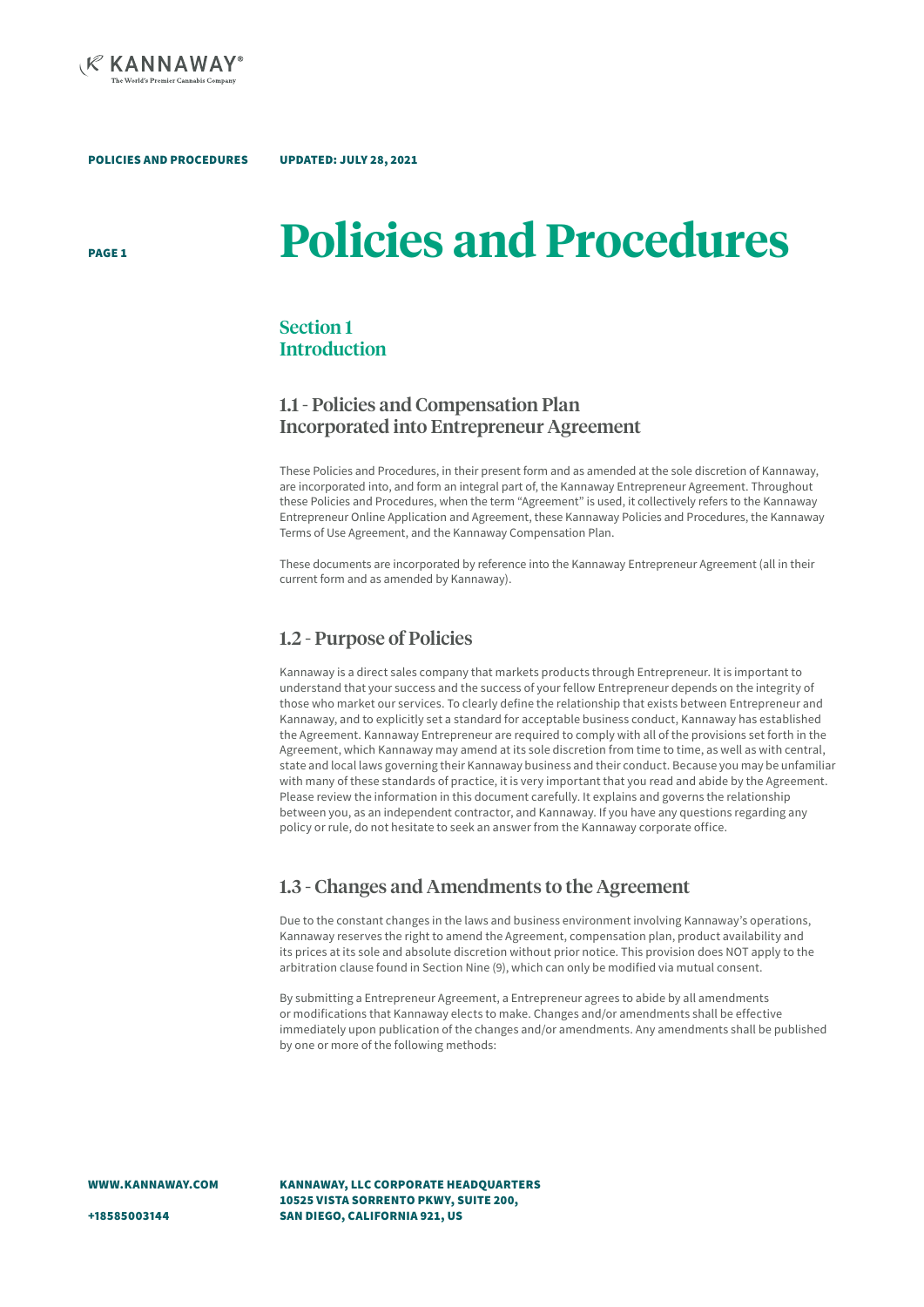

- **PAGE 2 a.** Posting on Kannaway's official website:
	- b. Electronic mail (email);
	- c. Inclusion in Company periodicals;
	- d. Inclusion with commissions or bonus checks;
	- e. Or special mailings.

The continuation of a Entrepreneur's Kannaway business or a Entrepreneur's acceptance of bonuses or commissions constitutes acceptance of any and all changes and/or amendments. Further, a Entrepreneur's rights under the Agreement are subject to a Entrepreneur meeting all obligations under the Agreement.

### 1.4 - Delays

Kannaway shall not be responsible for delays or failures in performance of its obligations when performance is made commercially impracticable due to circumstances beyond its reasonable control. This includes, without limitation, strikes, labor difficulties, riot, war, fire, death, curtailment of a party's source of supply, government decrees or orders, and acts of God.

## 1.5 - Policies and Provisions Severable

If any provision of the Agreement, in its current form or as may be amended, is found to be invalid, or unenforceable for any reason, only the invalid portion(s) of the provision shall be severed and the remaining terms and provisions shall remain in full force and effect and shall be construed as if such invalid or unenforceable provision never comprised a part of the Agreement.

## 1.6 - Waiver

Kannaway never gives up its right to insist on compliance with the Agreement and with the applicable laws governing the conduct of a business. No failure of Kannaway to exercise any right or power under the Agreement or to insist upon strict compliance by a Entrepreneur with any obligation or provision of the Agreement, and no custom or practice of the parties at variance with the terms of the Agreement, shall constitute a waiver of Kannaway's right to demand exact compliance with the Agreement. Waiver by Kannaway can be affected only in writing by an authorized officer of Kannaway. Kannaway's waiver of any particular breach by a Entrepreneur shall not affect or impair Kannaway's rights with respect to any subsequent breach, nor shall it affect in any way the rights or obligations of any other Entrepreneur.

KANNAWAY, LLC CORPORATE HEADQUARTERS 10525 VISTA SORRENTO PKWY, SUITE 200, SAN DIEGO, CALIFORNIA 921, US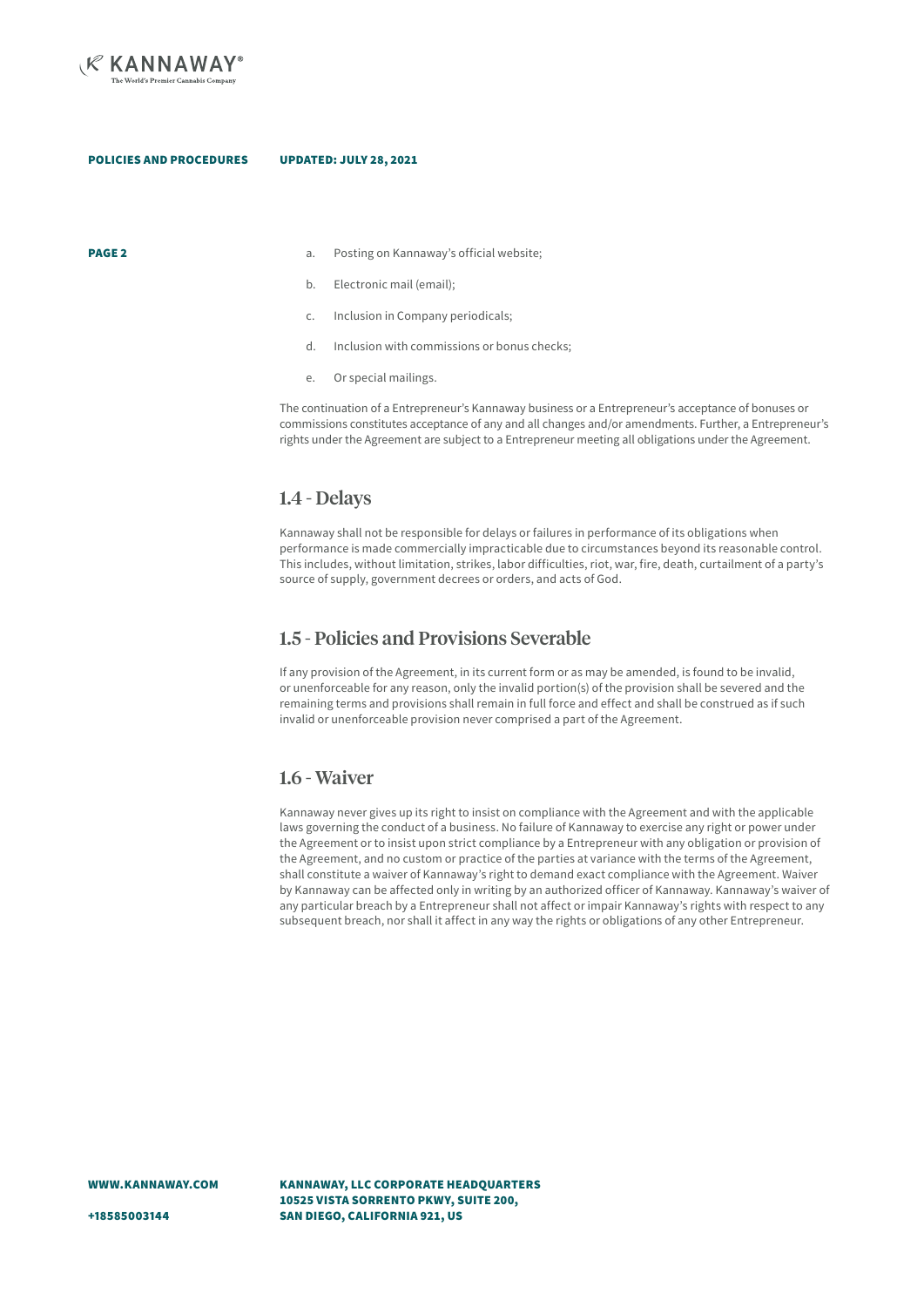

### PAGE 3 Section 2 Becoming a Entrepreneur

### 2.1 - Requirements to Become a Entrepreneur

To become a Kannaway Entrepreneur, each applicant must:

- a. Be at least 18 years of age;
- b. Reside in the 50 United States, Territories, or Countries officially opened by Kannaway;
- c. Have a valid Social Security or Tax ID number;
- d. Submit an accepted Kannaway Entrepreneur Application and Agreement.
- e. Kannaway reserves the right to reject any applications for a new Entrepreneur or applications for renewal.

## 2.2 - Renewals and Expiration of a Entrepreneur Agreement

If a Entrepreneur allows his or her position to expire due to nonpayment, a Entrepreneur will lose any and all rights to his or her downline organization unless a Entrepreneur re-activates within 60 days following the expiration of the agreement. If the former Entrepreneur re-activates within the 60-day time limit, a Entrepreneur will resume the rank and position held immediately prior to the expiration of a Entrepreneur agreement.

However, such Entrepreneur's paid as level will not be restored unless he or she qualifies at that payout level in the new month. A Entrepreneur is not eligible to receive commissions for the time period that a Entrepreneur's agreement was expired.

Any Entrepreneur who was terminated or whose agreement has expired and lapsed the 60day grace period is not eligible to reapply for a Kannaway business for 6 months following the expiration of a Entrepreneur agreement.

## 2.3 - Entrepreneur Benefits

Once a Entrepreneur Application and Agreement has been accepted by Kannaway, the following benefits are available to the new Entrepreneur.

2.3.1 -Entrepreneur that enroll in Kannaway are allowed to:

- a. Sell Kannaway products to retail customers and receive profit from these sales
- b. Receive periodic Kannaway literature and other Kannaway communications
- c. Build a network of Entrepreneur and participate in the Kannaway Compensation Plan

+18585003144

KANNAWAY, LLC CORPORATE HEADQUARTERS 10525 VISTA SORRENTO PKWY, SUITE 200, SAN DIEGO, CALIFORNIA 921, US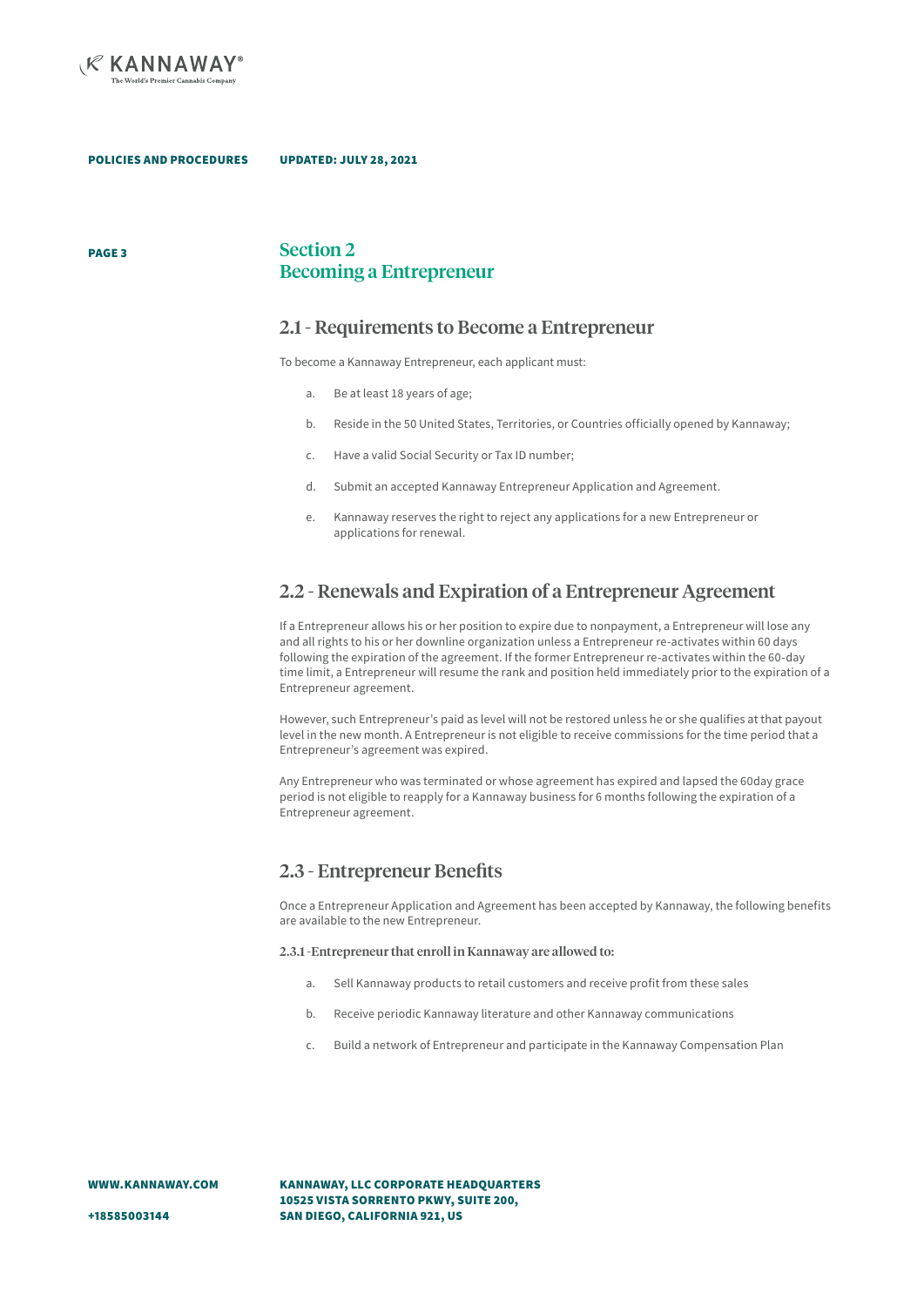

PAGE 4

### 2.4 - Resident Status

If a Entrepreneur is unable to prove their legal residency, citizenship, or legal right to do business in the country where they have enrolled as a Entrepreneur, Kannaway may declare their Entrepreneur Agreement void from its inception. Entrepreneur may only enroll to be a Entrepreneur in an authorized country.

## Section 3 Code of Ethics

Kannaway has made a commitment to provide the finest direct sales experience backed by impeccable service to its Entrepreneur. In turn, Kannaway expects Kannaway Entrepreneur to reflect that image in their relationships with Customers and fellow Entrepreneur.

As a Kannaway Entrepreneur, you are expected to operate your business according to the highest standards of integrity and fair practice. Failure to comply with the Code of Ethics can result in your termination as a Kannaway Entrepreneur. The Code of Ethics, therefore, states:

A Entrepreneur shall:

- a. Conduct their business in an honest and ethical manner at all times.
- b. Make no representations about the benefits associated with Kannaway and Kannaway brands other than those contained in officially approved corporate literature, official website and videos.
- c. Provide support and encouragement to their customers to ensure that their experience with Kannaway is a successful one.
- d. Motivate and actively work with Entrepreneur of their downline organization to help them build their Kannaway business. A Entrepreneur understands that that this support is critical to each Entrepreneur's success with Kannaway.
- Not directly, or indirectly, cause a Entrepreneur or prospective Entrepreneur to operate in a financially irresponsible way, including, but not limited to, pressuring them to buy more products or business support materials/services than they can reasonably use or sell, or to maintain specific inventory requirements.
- f. Not directly or indirectly, encourage or recommend that Entrepreneur or prospective Entrepreneur incur debt in order to participate in the business
- g. Refrain from exaggerating their personal income or the income potential in general; and will disclose and stress to Entrepreneur candidates the level of effort and commitment required to succeed in the business.
- h. Refrain from exaggerating their earned rank or title as a Entrepreneur; and will disclose and stress to Entrepreneur candidates the level of effort and commitment required to succeed in the business.
- i. Not abuse the goodwill of their association with Kannaway to further or promote other business interests (particularly those which may be competitive to Kannaway) without the prior written consent of Kannaway.

WWW.KANNAWAY.COM

KANNAWAY, LLC CORPORATE HEADQUARTERS 10525 VISTA SORRENTO PKWY, SUITE 200, SAN DIEGO, CALIFORNIA 921, US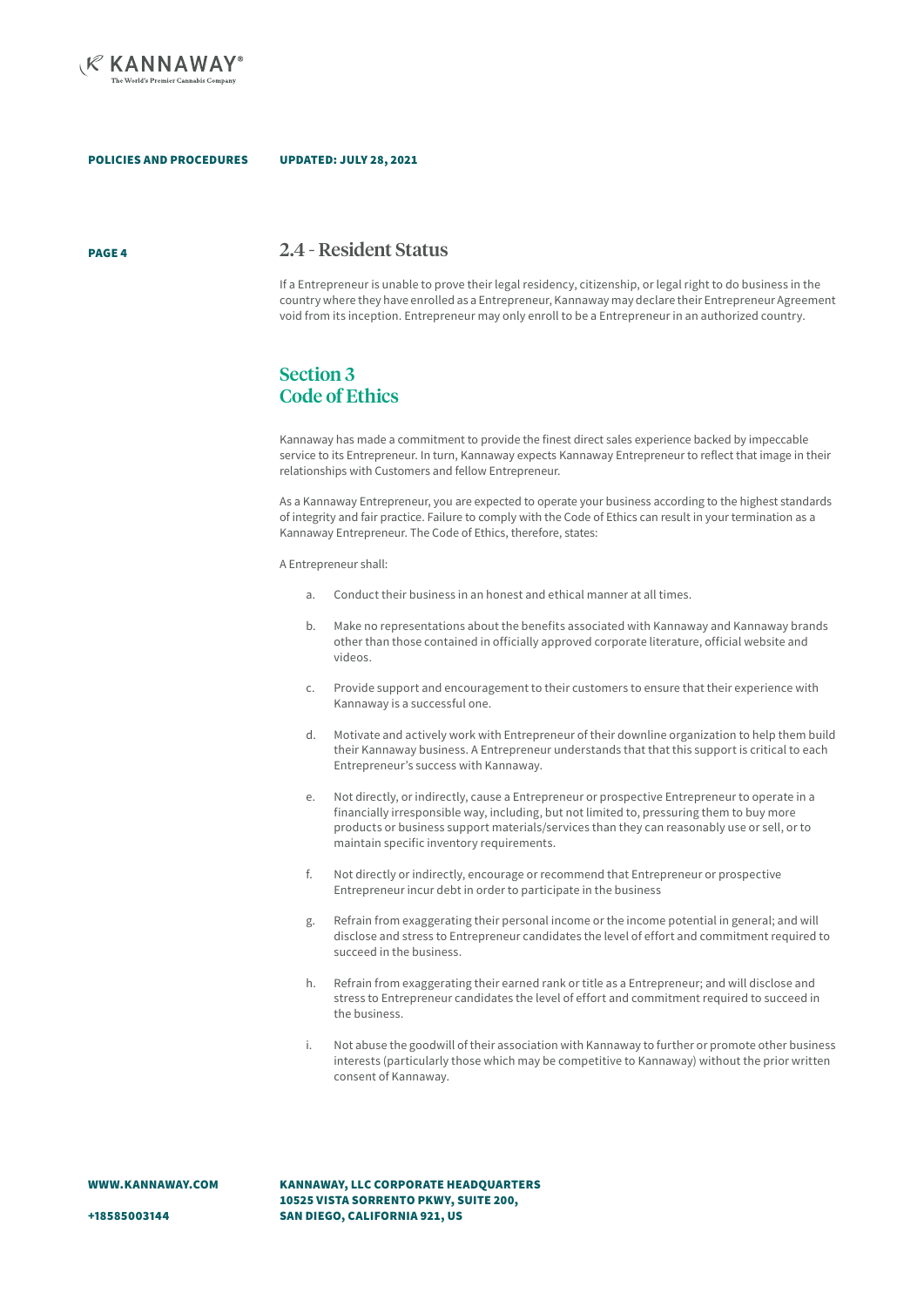

- **PAGE 5** examples i. Not make disparaging remarks about other products, services, Entrepreneur, or companies; likewise, a Entrepreneur will not willfully denigrate the activities or personalities of fellow Kannaway Entrepreneur.
	- k. Will abide by all of the Policies and Procedures of Kannaway as included herein, or as may be amended from time to time.
	- l. Not make any payment(s) or promise to pay any prospective or existing Entrepreneur in return for such Entrepreneur's enrollment, continued enrollment, or team building or recruiting activities with Kannaway.
	- m. It is not permitted for Entrepreneur to attempt to poach the sales partners of other corporations. Furthermore, Entrepreneur are not allowed to agitate other Entrepreneur towards a change in sponsor within KANNAWAY.
	- n. Entrepreneur may only refer the consumer, for commercial purposes, to studies, letters of recommendation, test results or other persons, if they have been officially authorized both by the party cited and by KANNAWAY, and there is an accurate and complete citation, whereby no outdated or otherwise obsolete documents may be used. Studies, letters of recommendation, tests and personal references must also always be used within the context of the intended purpose.
	- o. Entrepreneur must take into consideration a person's lack of business experience and must not in any way exploit their age, illness or limited capacity for discernment to provoke them into the conclusion of a contract, nor can minors be used in any activity for KANNAWAY.
	- In the case of contact with "socially weak" or foreign-speaking population groups, the Entrepreneur must take necessary consideration of their financial capacities and their ability to discern and understand linguistically, and in particular will refrain from anything that might lead to members of such groups to place orders which do not correspond to their circumstances.

## Section 4 Operating Kannaway Business

## 4.1 - Adherence to the Kannaway Compensation Plan

Entrepreneur must adhere to the terms of the Kannaway Compensation Plan as set forth in official Kannaway literature.

Entrepreneur shall not offer the Kannaway opportunity through, or in combination with, any other system, program or method of marketing other than that specifically set forth in official Kannaway literature. Entrepreneur shall not require or encourage other current or prospective customers or Entrepreneur to participate in Kannaway in any manner that varies from the program as set forth in official Kannaway literature. Entrepreneur shall not require or encourage other current or prospective customers or Entrepreneur to execute any agreement or contract other than official Kannaway agreements and contracts in order to become a Kannaway Entrepreneur. Similarly, Entrepreneur shall not require or encourage other current or prospective customers or Entrepreneur to make any purchase from, or payment to, any individual or other entity to participate in the Kannaway Compensation Plan other than those purchases or payments identified as recommended or required in official Kannaway literature.

WWW.KANNAWAY.COM

KANNAWAY, LLC CORPORATE HEADQUARTERS 10525 VISTA SORRENTO PKWY, SUITE 200, SAN DIEGO, CALIFORNIA 921, US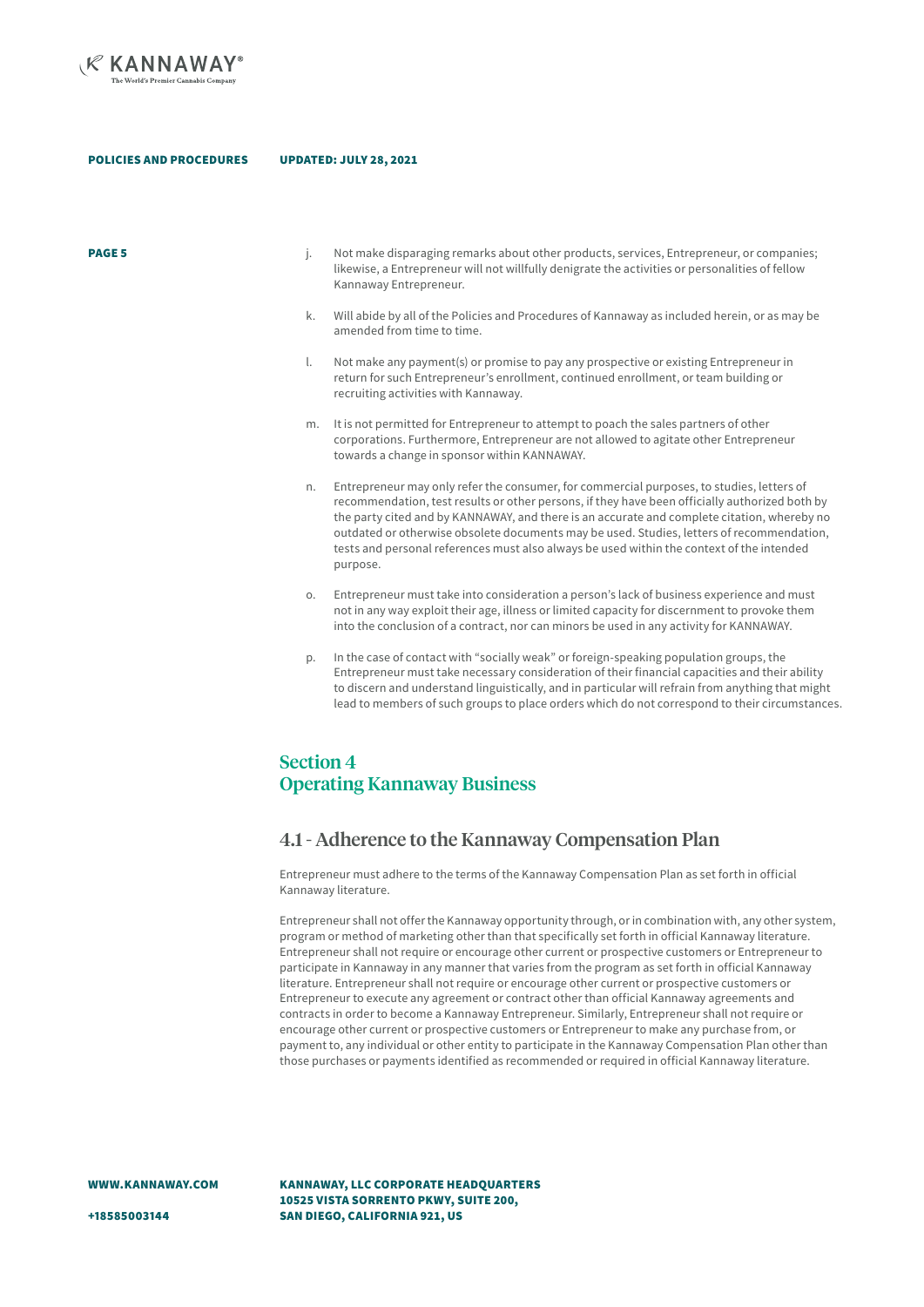

PAGE 6

POLICIES AND PROCEDURES UPDATED: JULY 28, 2021

4.2 - Bonus Buying Prohibited

Bonus buying is strictly and absolutely prohibited. "Bonus buying" includes:

- a. the enrollment of individuals without their knowledge and agreement and/or without execution of an Entrepreneur Application;
- b. the fraudulent enrollment of an individual as a Entrepreneur or merchant;
- c. the enrollment or attempted enrollment of non-existent individuals as Entrepreneur or merchants;
- d. the use of a credit card by or on behalf of a Entrepreneur or merchant when the Entrepreneur or customer is not the account holder of such credit card;
- e. purchasing Kannaway products on behalf of another Entrepreneur, or under another Entrepreneur's ID number, to qualify for commissions or bonuses.

### 4.3 - Business Entities

A Partnership, LLC or Corporation may hold a Entrepreneur business upon completion of a Entrepreneur Application form, and providing on that form in the appropriate space, a Federal tax ID number. However, an individual may not participate in more than one (1) Entrepreneur business of any kind. The person signing the application on behalf of a business entity must have the authority of said entity for entering into the transaction. In addition, by signing as a business entity, you certify that no person with an interest of debt or equity in the business has had an interest in a Entrepreneur business in Kannaway within six (6) months of the date of signature.

- If a capital corporation submits an application to a Entrepreneur, at the request of KANNAWAY, a copy of the appropriate extract from the commercial register regarding the registration as well as the sales tax identification number are to be submitted. All shareholders and any shareholders of the shareholders, where a shareholder is also a legal person or a non-incorporated firm, must be named, be at least 18 years old, and the application signed by the responsible person (e.g. the director). The shareholders and any shareholders of shareholders are personally liable vis-à-vis KANNAWAY, along with the responsible person, for the behavior of the capital corporation.
- In the case of non-incorporated firms, a copy of the corresponding extract from the commercial register – if available – as well as the sales tax identification number, are to be submitted. All shareholders and any shareholders of the shareholders, where a shareholder is also a legal person or a non-incorporated firm, must be named, be at least 18 years old, and the application signed by the responsible person (e.g. the managing director). The shareholders and any shareholders of shareholders are personally liable vis-à-vis KANNAWAY, for the behavior of the non-incorporated firm.
- For each natural person, non-incorporated firm (e.g. GbR,LLC, OHG, KG, etc.) and capital corporation (e.g. AG, GmbH, UG, Ltd,Inc.,Corp, etc.) only one Entrepreneur application will be accepted; likewise it is prohibited for a person registered as a natural person to be additionally registered as a shareholder in a nonincorporated firm or in a corporation.

KANNAWAY, LLC CORPORATE HEADQUARTERS 10525 VISTA SORRENTO PKWY, SUITE 200, SAN DIEGO, CALIFORNIA 921, US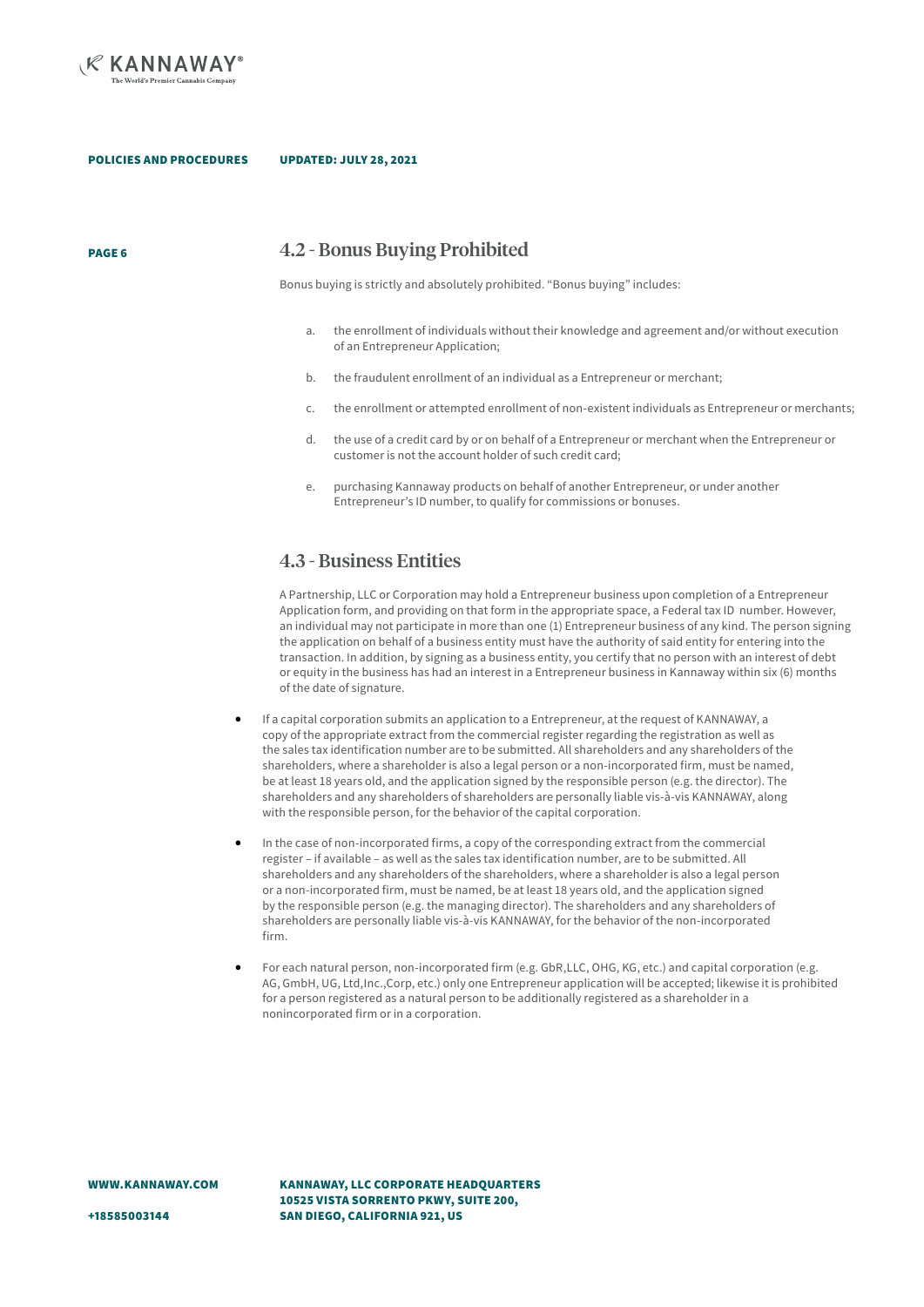

PAGE 7

### 4.4 - Changes to a Kannaway Business

As a Entrepreneur, it is your duty to keep the information contained in your Entrepreneur Agreement current and accurate. You must immediately inform Kannaway of any changes affecting the accuracy of information contained in these documents. Kannaway may terminate a Entrepreneur Agreement or declare a Entrepreneur Agreement void from its inception if Kannaway determines false or inaccurate information was provided. If you fail to update your Distributor Agreement holds may be placed on your account or other disciplinary action may be taken, including termination.

### 4.4.1 - Change of Address, Telephone, or Email

Each Entrepreneur must immediately notify Kannaway of all changes to the information contained in his or her Entrepreneur Application and Agreement. Entrepreneur may modify their existing Entrepreneur Agreement Form by submitting a written request and appropriate supporting documentation.

To ensure timely delivery of products, support materials and commission checks, it is critically important that Kannaway's files are current. Entrepreneur planning to move should update their personal information via their Kannaway Entrepreneur Back Office. In the event that a Entrepreneur is unable to update their personal information via their back office, a Entrepreneur must submit an "Amended" Application to change their account information.

Amended Applications must be signed by a Entrepreneur and must be sent to the Kannaway Compliance Department (compliance@kannaway.com). Kannaway reserves the right to refuse to accept any amendments. To guarantee proper delivery, two weeks advance notice to Kannaway is recommended on all changes. Name change requests will be processed as Sale, Transfer, or Assignment of Kannaway Business per section 4.27 of these Policies and Procedures.

### 4.4.2 - Change of Sponsor

To protect the integrity of all marketing organizations and safeguard the hard work of all Entrepreneur, Kannaway does not allow changes in sponsorship for active Entrepreneur. Maintaining the integrity of sponsorship is critical for the success of every Entrepreneur and marketing organization. Accordingly, the transfer of a Kannaway business from one sponsor to another is not permitted.

Exception - A request for a change in sponsor, due to Kannaway error, will be accepted within 45 days of completion of the application.

### 4.4.3 - Cancellation and Re-application

Cancellation and Re-application. A Entrepreneur may terminate his or her Kannaway Agreement at any time with written notice. Following termination of the Kannaway Agreement, the former Entrepreneur must remain Inactive from any Kannaway related activity for six (6) months following termination prior to re-applying to become a Kannaway Entrepreneur. As used in this Section, "Inactive" shall mean the former Entrepreneur shall NOT: purchase any Kannaway products for resale, sell any Kannaway products, sponsor any Kannaway affiliates, attend any Kannaway function, operate any Kannaway related business, or affiliate with any affiliated Kannaway company including its parents, subsidiaries, successors, assigns for six (6) months from the date of cancellation.

Following the six (6) month period of inactivity, the former Entrepreneur may reapply under a new sponsor. However, the former Entrepreneur will permanently lose any and all right to their former Entrepreneur downline organization.

KANNAWAY, LLC CORPORATE HEADQUARTERS 10525 VISTA SORRENTO PKWY, SUITE 200, SAN DIEGO, CALIFORNIA 921, US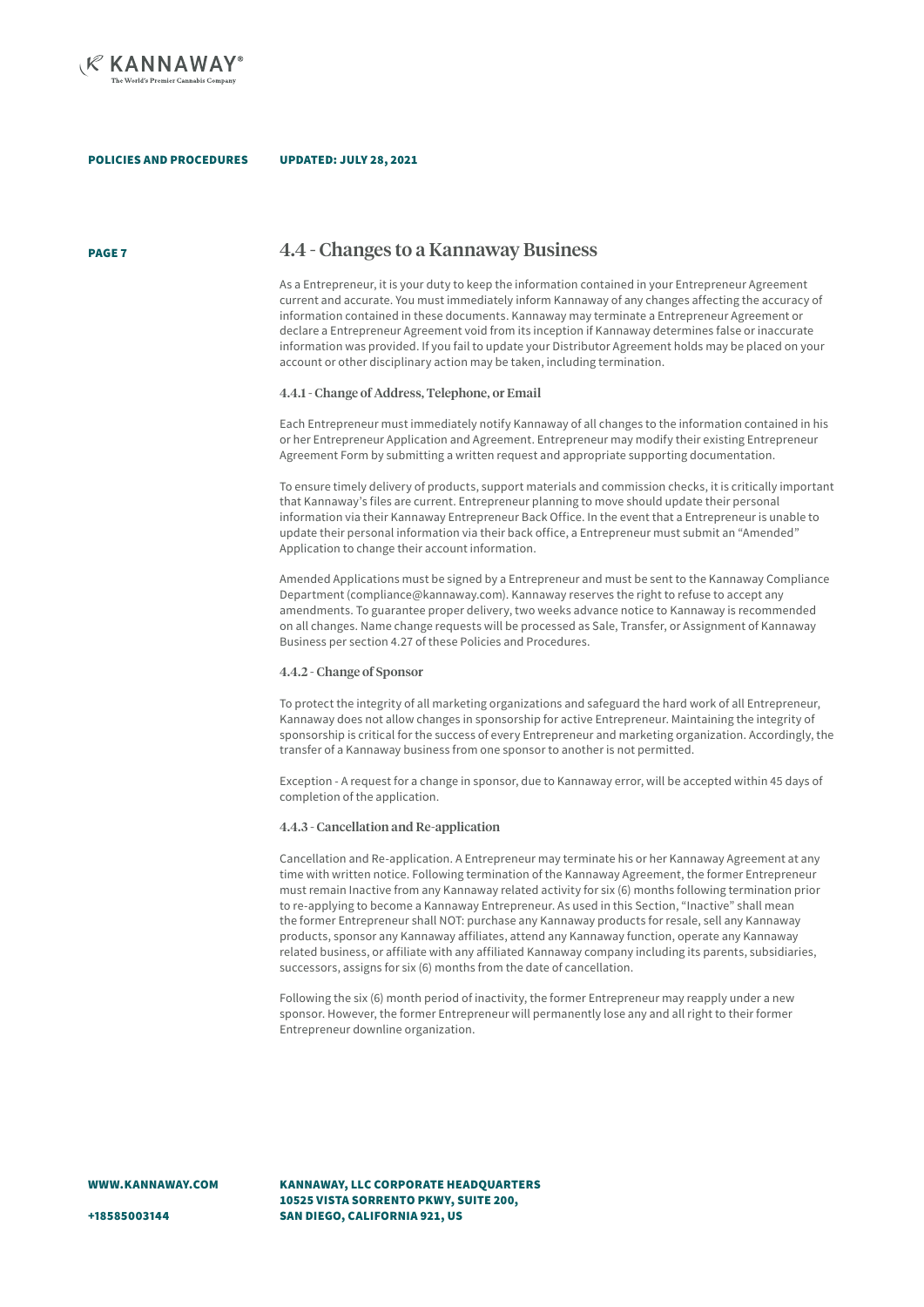

### PAGE 8 4.5 - Unauthorized Claims and Actions

### 4.5.1 - Indemnification

A Entrepreneur is fully responsible for all of his or her verbal and written statements made regarding Kannaway products, services, and the Compensation Plan that are not expressly contained in official Kannaway materials. Entrepreneur agree to indemnify Kannaway and Kannaway's directors, officers, employees and agents and hold them harmless from any and all liability, including judgments, civil penalties, refunds, attorney fees, court costs or lost business incurred by Kannaway as a result of a Entrepreneur's unauthorized representations or actions. This provision shall survive the termination of a Entrepreneur Agreement.

### 4.5.2 - Income Claims

In an effort to conduct best business practices, Kannaway has developed the Kannaway Compensation Plan. The Kannaway Compensation Plan is designed to convey truthful, timely, and comprehensive information regarding the income that Kannaway Entrepreneur earn. In order to accomplish this objective, a copy of the Kannaway Compensation Plan must be presented to all prospective Entrepreneurs anytime compensation is presented or discussed, or any type of income claim or earnings representation is made.

### 4.6 - Conduct at Kannaway Events

### 4.6.1 - No Selling or Recruiting at Kannaway Events

Selling and recruiting at Kannaway events is not permitted. These activities take away from the primary focus of the event and can negatively reflect on the professional image of Kannaway as a company. You may, however, offer a business card and/or catalog.

### 4.6.2 - No Selling or Recruiting for other Companies at Kannaway Events

Kannaway Entrepreneur shall not sell any products or recruit for any business during Kannaway events. This restriction most specifically applies to sales and recruitment efforts for any other direct sales or marketing programs, regardless of the product category, including those that do not compete with Kannaway's product line. Only the distribution of business cards is permitted.

### 4.7 - Conflicts of Interest

### 4.7.1 - Non-compete Policy

A Kannaway Entrepreneur shall not participate in other direct sales, multilevel or network marketing business ventures or marketing opportunities (collectively "Network Marketing Activities"), during the time an individual is a Kannaway Entrepreneur.

A Kannaway Entrepreneur shall not engage in any business which is competitive with Kannaway in any manner during the time an individual is a Kannaway Entrepreneur.

A Kannaway Entrepreneur shall not display Kannaway products with any other products or services in a fashion that might in any way confuse or mislead a prospective customer, merchant or Entrepreneur into believing there is a relationship between the Kannaway and non-Kannaway products or services.

WWW.KANNAWAY.COM

KANNAWAY, LLC CORPORATE HEADQUARTERS 10525 VISTA SORRENTO PKWY, SUITE 200, SAN DIEGO, CALIFORNIA 921, US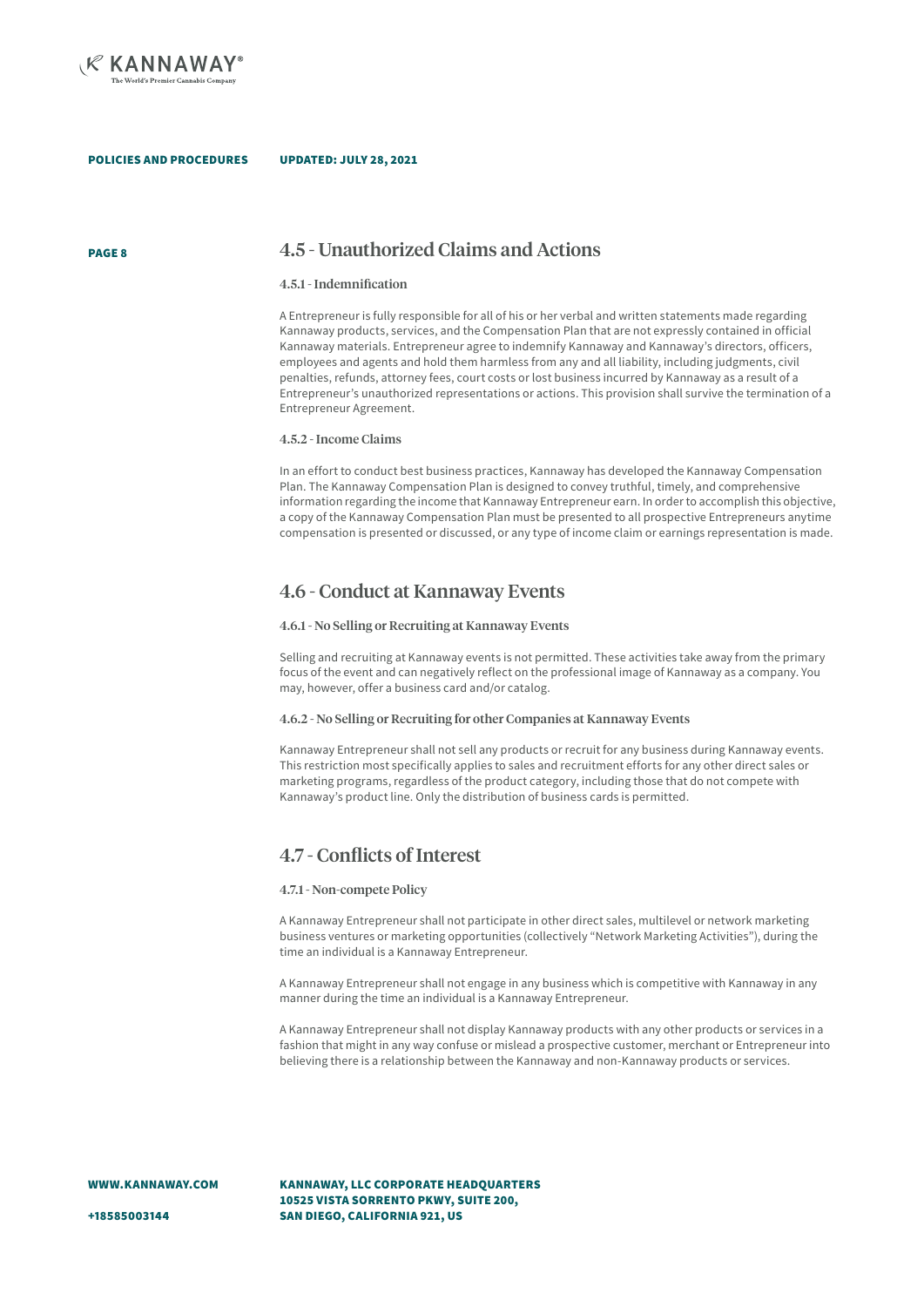

### 4.7.2 - Exclusivity

PAGE 9

Entrepreneur acknowledge and agree that a Entrepreneur or any Person who has a beneficial interest in that Entrepreneur's business (including spouses and co-habitants), which has achieved the rank of International Director or higher, is being compensated, publicly recognized and otherwise promoted by Kannaway as a key Entrepreneur leader.

Entrepreneur with an International Director or higher rank are reasonably expected to train Entrepreneur in their Downline Organization, and promote Kannaway's business, and are prohibited from selling other Companies products whether competing or not.

### 4.7.3 - Non Solicitation

During the term of this Agreement, Brand Entrepreneurs may not recruit other Kannaway Entrepreneurs or Merchants or customers for any other network marketing business. Following the cancellation of this Agreement, and for a period of one year thereafter, a former Entrepreneur may not recruit any Kannaway Entrepreneurs or customer for another network marketing business, with the exception of a Entrepreneurs who was personally sponsored by the former Entrepreneur.

A Entrepreneur and Kannaway recognize that because network marketing is conducted through networks of independent contractors dispersed across the entire United States and internationally, and business is commonly conducted via the Internet and telephone, an effort to narrowly limit the geographic scope of this non-solicitation provision would render it wholly ineffective. Therefore, a Entrepreneur and Kannaway agree that this non-solicitation provision shall apply to all markets in which Kannaway conducts business.

The term "recruit" means actual or attempted solicitation, enrollment, encouragement or effort to influence in any other way, either directly or through a third party, another Kannaway Entrepreneur or customer to enroll or participate in another multilevel marketing, network marketing or direct sales opportunity. This conduct constitutes recruiting even if a Entrepreneur's actions are in response to a inquiry made by another Entrepreneur or customer.

### 4.7.4 - Downline Activity (Genealogy) Reports

Downline Activity Reports made available for Entrepreneur access and viewing at Kannaway's official website are considered confidential. Entrepreneur access to their Downline Activity Reports is password protected.

All Downline Activity Reports and the information contained therein are confidential and constitute proprietary information and business trade secrets belonging to Kannaway. Downline Activity Reports are provided to Entrepreneur in the strictest of confidence and are made available to Entrepreneur for the sole purpose of assisting Entrepreneur in working with their respective Downline Organizations in the development of their Kannaway business.

Entrepreneur should use their Downline Activity Reports to assist, motivate and train their Downline Entrepreneur.

A Entrepreneur and Kannaway agree that, but for this agreement of confidentiality and nondisclosure, Kannaway would not provide Downline Activity Reports to the Entrepreneur. A Entrepreneur shall not, on his or her own behalf, or on behalf of any other person, partnership, association, corporation or other entity:

KANNAWAY, LLC CORPORATE HEADQUARTERS 10525 VISTA SORRENTO PKWY, SUITE 200, SAN DIEGO, CALIFORNIA 921, US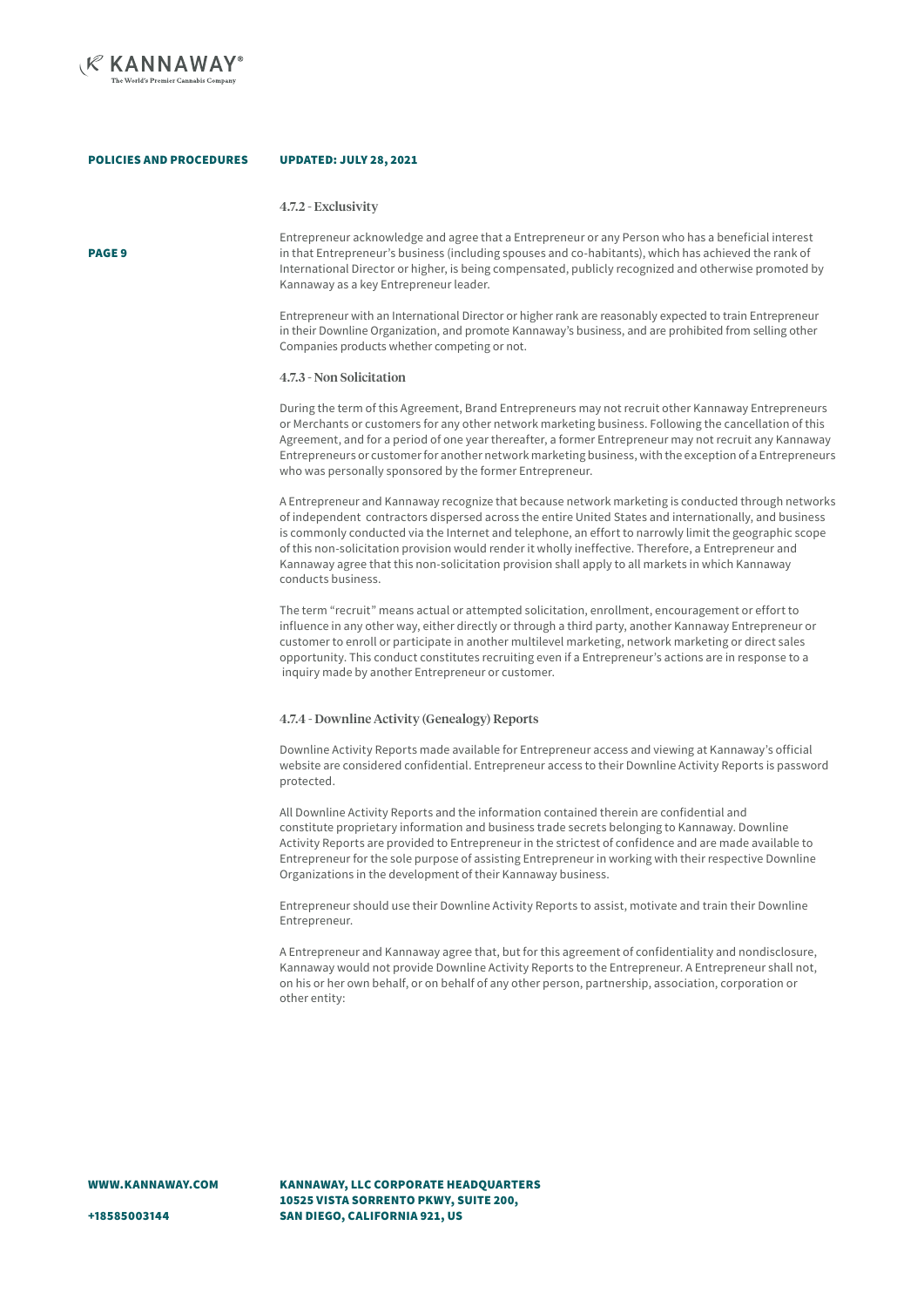

PAGE 10

POLICIES AND PROCEDURES

### UPDATED: JULY 28, 2021

- a. Directly or indirectly disclose any information contained in any Downline Activity Report to any third party;
- b. Directly or indirectly disclose the password or other access code to his or her Downline Activity Report;
- c. Use the information to compete with Kannaway or for any purpose other than promoting his or her Kannaway business;
- d. Recruit or solicit any Entrepreneur or Customer of Kannaway listed on any report or in any manner attempt to influence or induce any Entrepreneur or customer of Kannaway to alter their business relationship with Kannaway;
- e. Use or disclose to any person, partnership, association, corporation or other entity any information contained in any Downline Activity Report. Upon demand by Kannaway, any current or former Entrepreneur will return the original and all copies of Downline Activity Reports to Kannaway.

### 4.8 - Cross-Sponsoring

Actual or attempted cross-sponsoring is strictly prohibited. "Cross-sponsoring" is defined as the enrollment of an individual or entity that already has a current Customer, Merchant or Entrepreneur Agreement on file with Kannaway, or who has had such an agreement within the preceding 6 calendar months, within a different line of sponsorship. The use of a spouse or relative's name, trade names, assumed names or fictitious ID numbers to circumvent this policy is prohibited. Entrepreneur shall not directly or indirectly, demean, discredit or defame other Kannaway Entrepreneur, or encourage, or offer financial or other tangible incentives in an attempt to entice another Entrepreneur to become part of the first Entrepreneur's marketing organization. If a prohibited organization transfer occurs, Kannaway shall take disciplinary action against the Entrepreneur who engaged, acquiesced and/or knowingly participated in the improper cross-sponsoring. However, it shall be entirely within Kannaway's discretion where in the genealogical structure, the cross-sponsored organization in question shall be placed or otherwise distributed. Kannaway may also impose penalties on any Entrepreneur that solicits or entices an existing Entrepreneur to change lines of sponsorship.

Because equities often exist in favor of both uplin organizations, ENTREPRENEUR WAIVE ANY AND ALL CLAIMS AND CAUSES OF ACTION AGAINST KANNAWAY FOR ITS DECISION REGARDING THE FINAL DISPOSITION OR PLACEMENT OF THE CROSS-SPONSORED ORGANIZATION.

### 4.9 - Errors or Questions

If a Entrepreneur has questions about or believes any errors have been made regarding commissions, bonuses, Downline Activity Reports, or charges, the Entrepreneur must notify the Kannaway Customer Service Department at Kannaway's headquarters in San Diego, California, in writing, within 15 days of the date of the purported error or incident in question. Kannaway will not be responsible for any errors, omissions or problems not reported to Kannaway within 15 days.

## 4.10 - Sales Aids Optional

Entrepreneur are not required to carry sales aids. Entrepreneur who do so must make his or her own decision with regard to these matters. To ensure that Entrepreneur are not encumbered with Company Sales Aids, such Sales Aids may be returned to Kannaway upon a Entrepreneur's cancellation pursuant to the terms of Section 8.1.

WWW.KANNAWAY.COM

KANNAWAY, LLC CORPORATE HEADQUARTERS 10525 VISTA SORRENTO PKWY, SUITE 200, SAN DIEGO, CALIFORNIA 921, US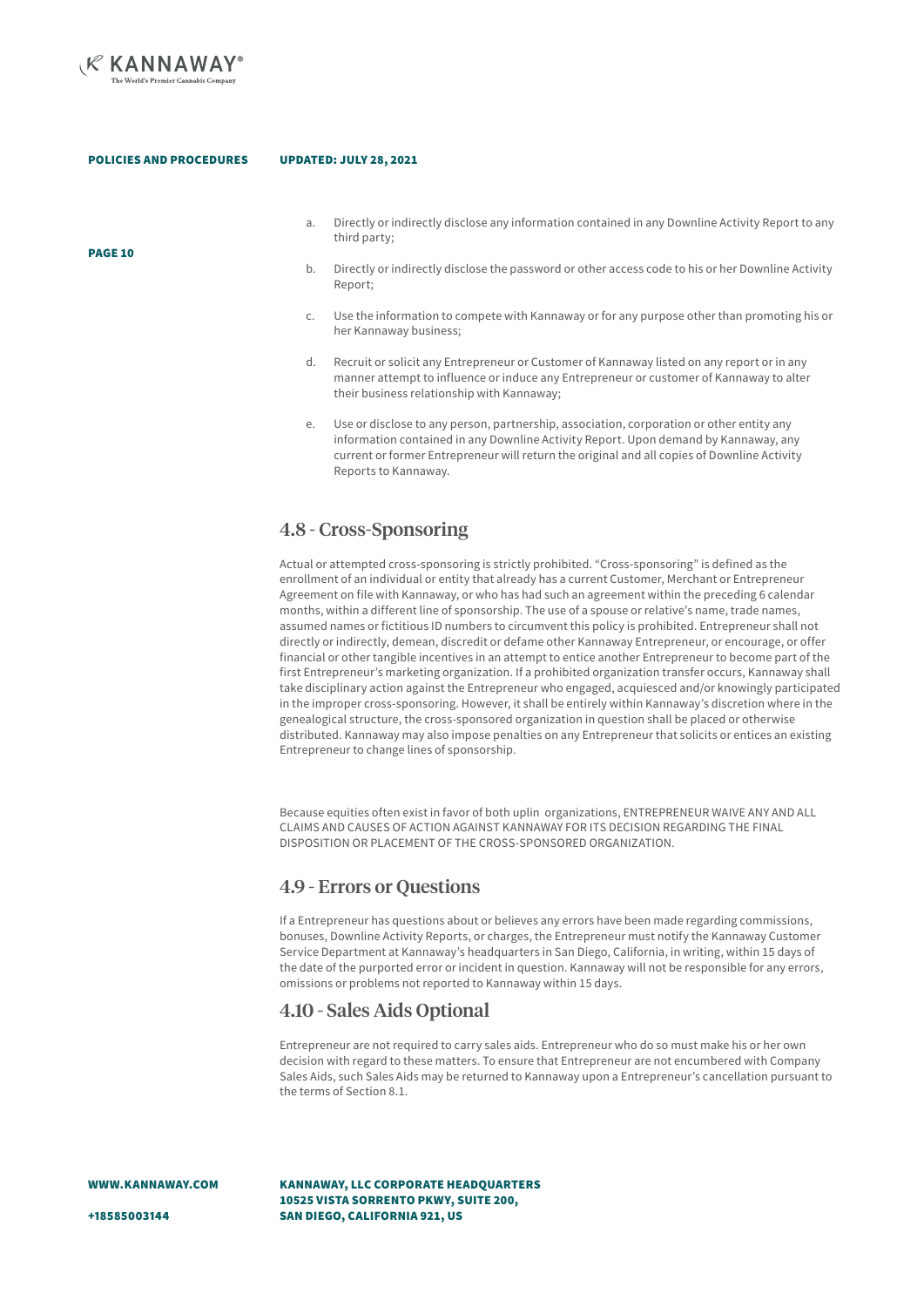

## 4.11 - Governmental Approval or Endorsement

PAGE 11

Neither central nor state regulatory agencies or officials approve or endorse any direct selling program. Therefore, Entrepreneur shall not represent or imply that Kannaway or its Compensation Plan have been "approved," "endorsed" or otherwise sanctioned by any government agency.

## 4.12 - Holding Applications or Enrollments

Entrepreneur must not manipulate enrollments of new applicants or Merchant enrollments. All Entrepreneur Applications and Agreements and service orders must be sent within 72 hours from the time they are signed by a Entrepreneur or placed by a merchant.

### 4.13 - Identification

All Entrepreneur are required to provide their National Security Number or VAT number to Kannaway on a Entrepreneur Application and Agreement.

Upon enrollment, Kannaway will provide a unique Entrepreneur Identification Number to a Entrepreneur by which he or she will be identified. This number will be used to place orders and track commissions and bonuses.

## 4.14 – Income Taxes ("For U.S. residents only")

Each Entrepreneur is responsible for paying local, state and central taxes on any income generated as a Entrepreneur. If a Kannaway business is tax exempt, the Federal Tax Identification Number must be provided to Kannaway. Every year, Kannaway will provide IRS Form 1099 (non-employee compensation) earnings statement to each U.S. resident who (a) had earnings of over \$600 in the previous calendar year or (b) made purchases during the previous calendar year in excess of \$5,000 wholesale. Kannaway cannot accept a tax-exempt certificate from a Entrepreneur who resides in a state where tax exempt status is not granted for Direct Sales businesses. Entrepreneur are encouraged to check with their state government before sending a form to Kannaway.

## 4.15 - Independent Contractor Status

Entrepreneur are independent contractors and are not purchasers of a franchise or a business opportunity. The agreement between Kannaway and its Entrepreneur does not create an employer/employee relationship, agency, partnership or joint venture between Kannaway and a Entrepreneur. A Entrepreneur has no authority (expressed or implied) to bind Kannaway to any obligation. Entrepreneur agree to the following:

KANNAWAY, LLC CORPORATE HEADQUARTERS 10525 VISTA SORRENTO PKWY, SUITE 200, SAN DIEGO, CALIFORNIA 921, US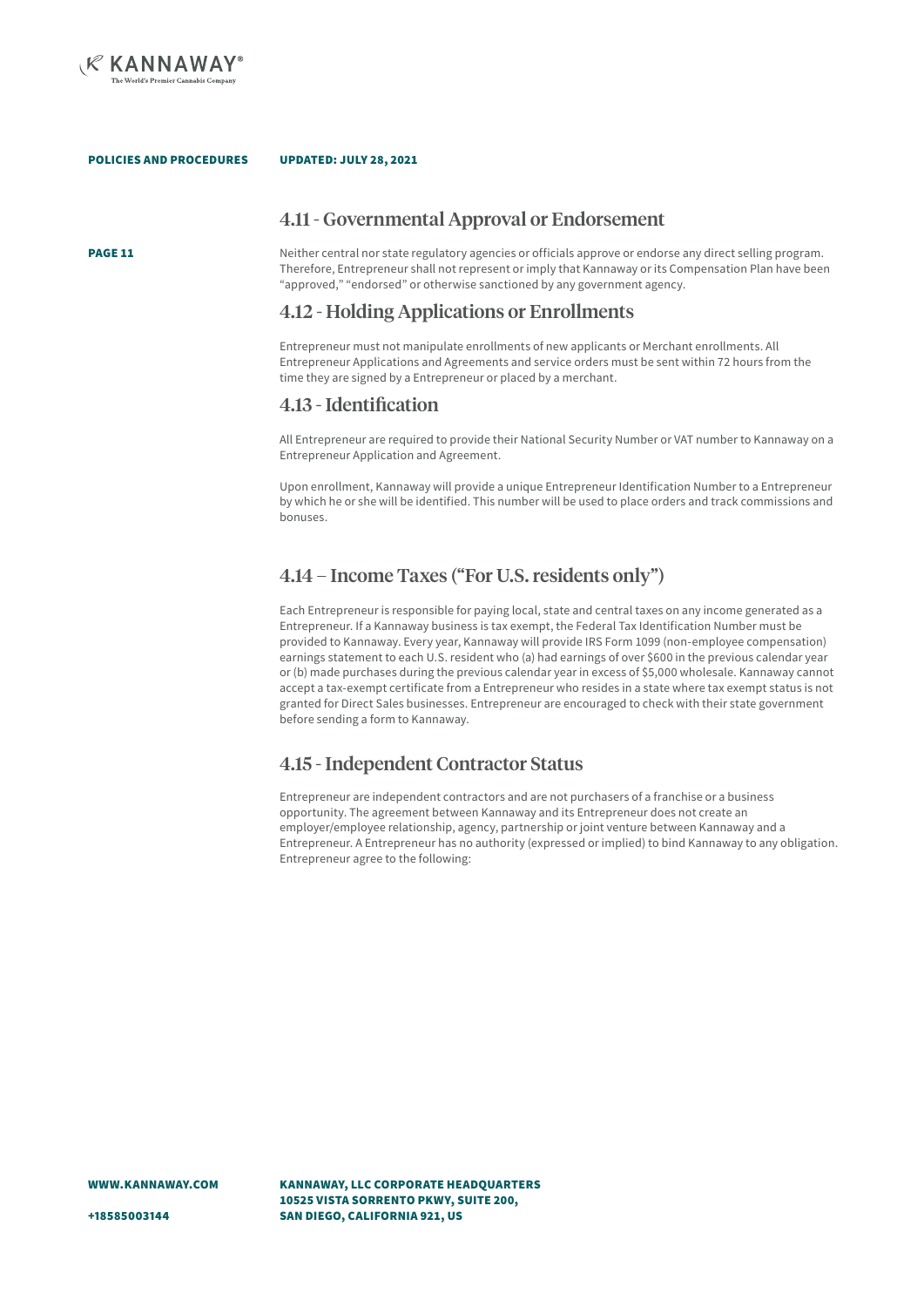

PAGE 12

- a. Entrepreneur shall establish his or her own goals, hours, and methods of sale, so long as they comply with the terms of a Entrepreneur Agreement Form, these Policies and Procedures, and applicable laws;
- b. Entrepreneur will be paid in accordance with the Kannaway Compensation Plan
- c. Entrepreneur are subject to entrepreneurial risk and responsible for all losses that may be incurred as a Entrepreneur;
- d. Entrepreneur are responsible for paying local, state and federal taxes due from all compensation earned as a Entrepreneur of Kannaway;
- e. Entrepreneur must pay their own license fees and any insurance premiums, and if required, obtain an federal employment identification number;
- f. Entrepreneur are responsible for all costs of their business including, but not limited to, travel, entertainment, office, clerical, legal, equipment, accounting, and general expenses without advances, reimbursement, or guarantee from Kannaway;
- g. Entrepreneur shall not be treated as an employee for his or her services or for federal or state tax purposes;
- h. and Entrepreneur may not identify Kannaway as their employer on loan applications, government forms, employment verification requests, applications for unemployment compensation or any other form or document.

The name of "Kannaway" and other names as may be adopted by Kannaway are proprietary trade names, trademarks and service marks of Kannaway. As such, these marks are of great value to Kannaway and are supplied to Entrepreneur for their use only in an expressly authorized manner. Use of the Kannaway name on any item not produced by Kannaway is prohibited except as follows: "[Entrepreneur's Name] Independent Kannaway Entrepreneur."

All Entrepreneur may list themselves as an "Independent Kannaway Entrepreneur" in residential telephone directories under their own name. Entrepreneur may not place telephone directory display ads in classified directories using Kannaway's name or logo.

Advertising is not limited to print media; it also includes Internet advertising and other forms of advertising. It is prohibited for a Entrepreneur to use an Internet or email address that utilizes the trade name Kannaway or includes Kannaway in a portion of the address. It is also prohibited for a Entrepreneur to use any website materials on a website that references or relates to Kannaway that is not authorized in writing by Kannaway.

## 4.16 - No Authority to Act on Behalf of Kannaway

Entrepreneur have no authority to act on behalf of Kannaway. This includes, but is not limited to, any attempt to:

- a. register or reserve Company names, trademarks, trade names or Products;
- b. register URLs using Kannaway names, trademarks or trade names;
- c. register or secure approval for Products or business practices; or
- d. establish business or governmental contacts of any kind on Kannaway's behalf.

WWW.KANNAWAY.COM

KANNAWAY, LLC CORPORATE HEADQUARTERS 10525 VISTA SORRENTO PKWY, SUITE 200, SAN DIEGO, CALIFORNIA 921, US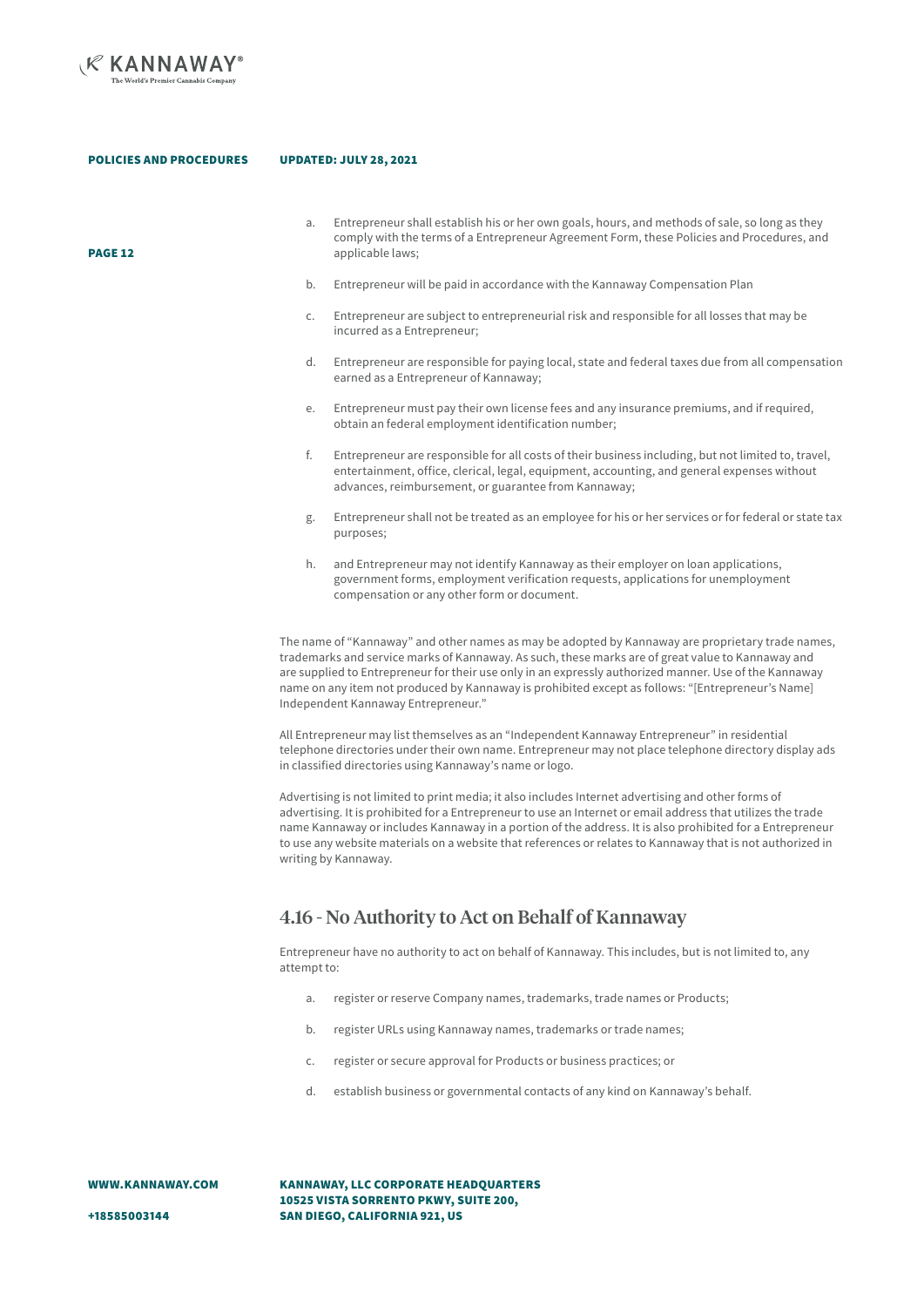

### UPDATED: JULY 28, 2021

PAGE 13

Entrepreneur agree to indemnify Kannaway for all costs and attorneys' fees incurred by Kannaway for any remedial action needed to exonerate Kannaway in the event that they improperly act on behalf of Kannaway. Entrepreneur must immediately assign to Kannaway any registration of Company names, trademarks, trade names, Products, or URLs registered or reserved in violation of this Section without Kannaway's reimbursement of any costs you incurred.

## 4.17 - Media, Internet and Third-Party Website Restrictions

### 4.17.1 - Kannaway Trademark

A Entrepreneur may not use or attempt to register any of Kannaway's trade names, trademarks, service names, service marks, product names, URLs, advertising phrases, Kannaway's name or any derivative thereof, for any purpose including, but not limited to, Internet domain names (URL), third party websites, email addresses, web pages, or blogs.

- 1. The Entrepreneur may not, in the course of trade, give the impression that they are acting by order or in the name of KANNAWAY. They are instead obliged to present themselves as "independent KANNAWAY Entrepreneur" Internet homepages, social media sites or other social media activities, headed paper, calling cards, vehicle labelling and ads, advertising materials and the like must include the addition " independent KANNAWAY Entrepreneur" and may not exceed the above wording by the inclusion of the KANNAWAY distinguishing marks and/or trademarks, work titles, business names or other KANNAWAY distinguishing marks. The Entrepreneur are also prohibited from the following in the name of KANNAWAY or in the interests or on behalf of the corporation: applying for loans, incurring expenditure, entering into commitments, opening bank accounts, concluding other contracts or otherwise making binding declarations or receiving money. The Entrepreneur will not be granted an authority to collect, nor a power of attorney to represent KANNAWAY vis-à-vis third parties. Nor are the Entrepreneur responsible for the fulfillment of debts from a brokered business transaction.
- 2. The Entrepreneur are not entitled, in the course of trade, to refer to trademarks of competing corporations negatively disparagingly or otherwise unlawfully, or to adjudge other corporations negatively or disparagingly, or to give negative, disparaging or otherwise unlawful assessments by way of headhunting the Entrepreneur of other corporations.
- 3. KANNAWAY's distinguishing marks and/or trademarks, work titles and business names or other KANNAWAY distinguishing marks may only be used within the framework of the contractual right of use This also applies to the registration of Internet domains, the use of the KANNAWAY distinguishing marks and/or trademarks, work titles and business names and other KANNAWAY distinguishing marks in an identical or similar, full or partial form and whose registration is not permitted without the prior written permission of KANNAWAY. KANNAWAY may require that internet domains using the name KANNAWAY and/or trademarks, work titles and business names and other KANNAWAY distinguishing marks and whose use has not been consented to in writing by KANNAWAY, be deleted and/or transferred to KANNAWAY. Only the pure acquisition costs (costs charged by the provider for the acquisition) for the domain (but not a payment for the value of the domain), will be assumed by KANNAWAY in the case of acquisition.

Also forbidden is the registration of own trademarks, work titles or other protection rights which contain a KANNAWAY brand, product description, work title or business name registered in another country/region. The aforementioned prohibition applies both for identical or similar signs or Goods.

4. At the end of the contract, the Entrepreneur have no further right to commission, and no further permission to act for KANNAWAY or to identify themselves as Entrepreneur, nor may they continue to use trademarks or other distinguishing marks or protected rights, works of copyright or domains that contain a trademark or other distinguishing marks of KANNAWAY, after the end of the contract. The inapplicability of claims for commission does not hold for contracts already successfully brokered at this point in time, which continue unaffected. Furthermore, the Entrepreneur are not entitled, after the end of the contract, to assert sales agent indemnification payment claims or any other claims for compensation, as the Entrepreneur, in accordance with the provisions of Section 4(1), are not sales agents within the meaning of the commercial code.

KANNAWAY, LLC CORPORATE HEADQUARTERS 10525 VISTA SORRENTO PKWY, SUITE 200, SAN DIEGO, CALIFORNIA 921, US

WWW.KANNAWAY.COM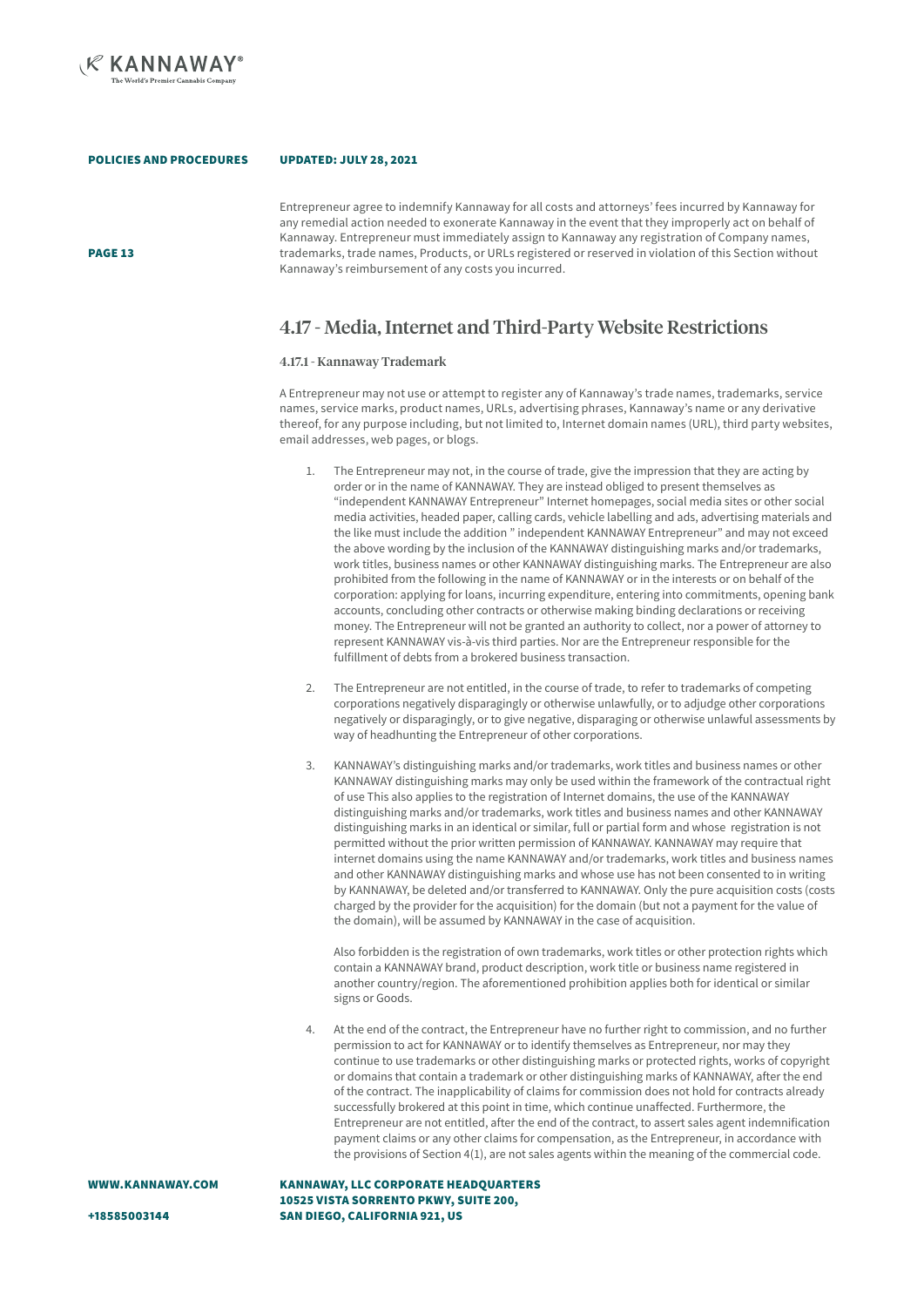

PAGE 14

#### POLICIES AND PROCEDURES UPDATED: JULY 28, 2021

5. Entrepreneur cannot use an invalid username for their Kannaway account. Entrepreneurs are not allowed to use a username for their Kannaway account (which is also the name for their replicated Kannaway website) which may contain invalid characters or words such as profanity, medical terms, or locations. Please choose a different username to be compliant.

### 4.17.2 - News Media

Entrepreneur may not promote the Products or opportunity through interviews with the media, articles in publications, news reports, or any other public information, trade, or industry information source, unless specifically authorized, in writing, by Kannaway. This includes private, paid membership, or "closed group" publications.

Entrepreneur may not speak to the media on Kannaway's behalf and may not represent that they have been authorized by Kannaway to speak on its behalf. All media contacts or inquiries should be immediately referred to the Kannaway Corporate.

### 4.17.3 - Mass Media Promotions Prohibited

Entrepreneur may not use any form of media or other mass communication advertising to promote Kannaway products, including mass communication advertising on the Internet. This includes news stories or promotional pieces on TV shows, newscasts, entertainment shows, internet ads, etc. Products may be promoted only by personal contact or by literature produced and distributed by the Kannaway or by Entrepreneur in accordance with these Policies and Procedures. Entrepreneur may place generic opportunity advertisements in jurisdictions allowing that type of advertisement, but only in accordance with the Policies and Procedures of Kannaway.

### 4.17.4 - Web Content

As part of a Entrepreneur's annual agreement, Kannaway has provided each of its Entrepreneur a company-approved, replicated website so that they may promote their Kannaway business. These websites can be personalized with a Entrepreneur's message and a Entrepreneur's contact information, and seamlessly link directly to the official Kannaway website giving a Entrepreneur a professional and Company-approved presence on the Internet. If a Entrepreneur desires to independently design a website that uses the names, logos, or product descriptions of Kannaway or otherwise promote (directly or indirectly) Kannaway products or the Kannaway opportunity, they must abide by the following:

- a. Independently designed websites, including all text, images, video, and amendments or changes to the website, must be approved by the Kannaway Compliance Team before publication;
- b. Edits to a Entrepreneur's independently designed website are subject to the same restrictions as are listed for the approval of a new independently designed website.
- c. Independently designed websites may not contain the trademark name "Kannaway" or other company trade names in any URL;
- d. Independently designed websites must comply with all Kannaway Compliance standards and guidelines;
- e. Independently designed websites must display "Independent Entrepreneur" clearly at the top of the website page;
- f. Entrepreneur may not alter existing Kannaway materials for their independently designed website.
- g. Entrepreneur may not sell Kannaway products on their independently designed websites. All product sales and new Entrepreneur enrollments must be directed to a Entrepreneur's Kannaway replicated website.

WWW.KANNAWAY.COM

KANNAWAY, LLC CORPORATE HEADQUARTERS 10525 VISTA SORRENTO PKWY, SUITE 200, SAN DIEGO, CALIFORNIA 921, US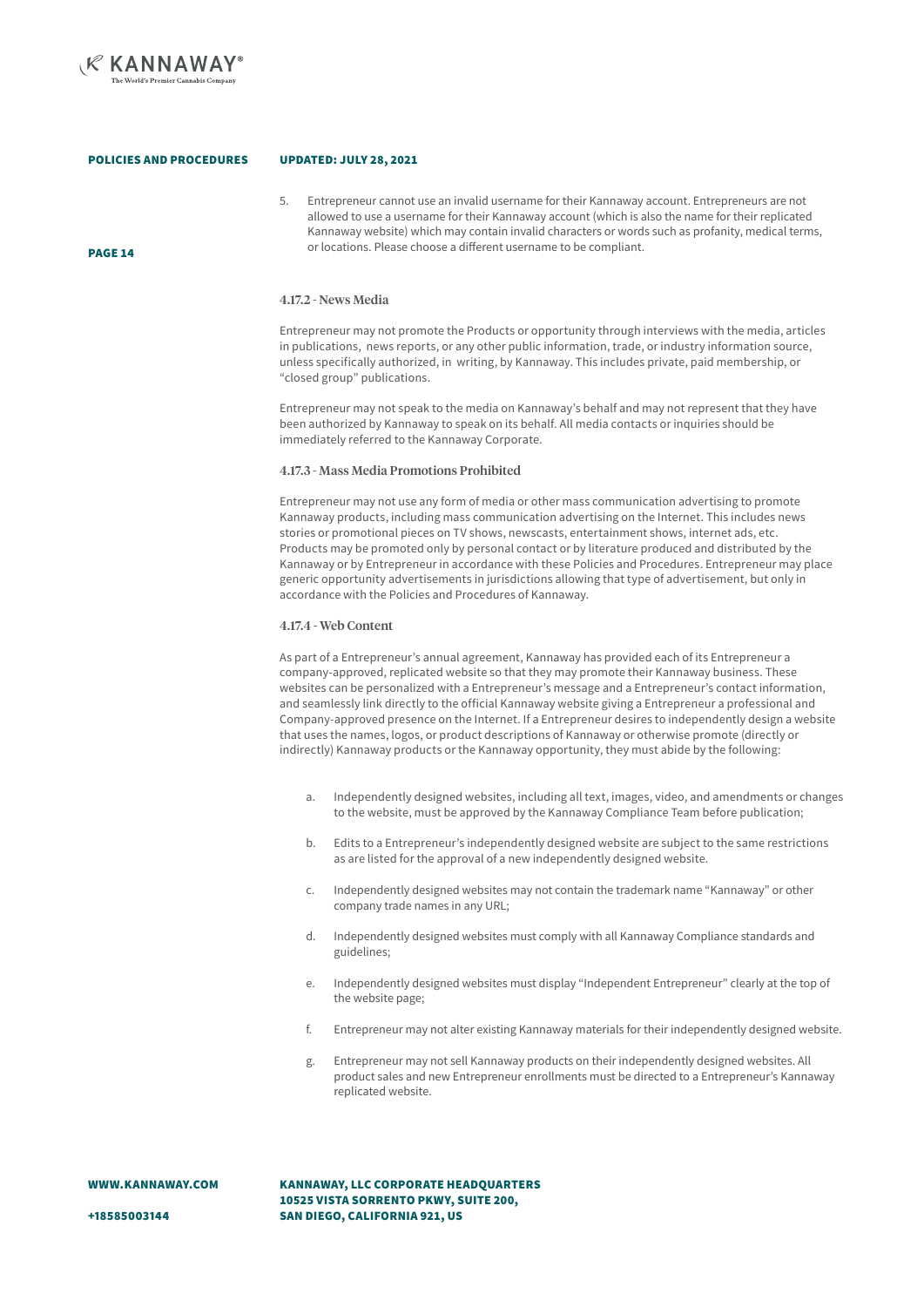

PAGE 15

No Entrepreneur may use "blind" ads on the Internet that make product or income claims which are ultimately associated with Kannaway products, the Kannaway opportunity, or the Kannaway Compensation Plan.

Without prior approval from Kannaway, including the agreement to additional terms and conditions, the use of any independent Internet website or web page (including without limitation auction sites such as eBay, Amazon and Craig's List, Pinterest, Twitter, LinkedIn) to in any way sell or promote the sale of Kannaway products, the Kannaway opportunity, or the Compensation Plan is a breach of the Agreement and may result in any of the disciplinary sanctions set forth in these Policies and Procedures. It is also prohibited for a Entrepreneur to place links to unauthorized websites or webpages.

ENTREPRENEUR AGREE THAT KANNAWAY MAY MONITOR THEIR WEBSITES AND CONTENT PERIODICALLY, AND KANNAWAY RESERVES THE RIGHT AT ITS SOLE DISCRETION TO REMOVE ANY SITE, WITHOUT NOTICE AND WITH NO OBLIGATION TO REFUND FEES PAID, WHICH IN ITS JUDGMENT IS IN VIOLATION OF THIS AGREEMENT OR OTHERWISE IS UNLAWFUL OR HARMFUL TO KANNAWAY AND/OR OTHER USERS.

All contents of the Kannaway web site and/or self-replicating web site are Copyright © of Kannaway. All rights reserved. Kannaway http://www.kannaway.com are trademarks of Kannaway all pending or registered in U.S. Patent and Trademark Office. The material on the Kannaway website may not be reproduced and may not be distributed, publicly performed, proxy cached or otherwise used, except with the prior express permission of Kannaway. Other product and company names mentioned in the promotion of Kannaway might be the trademarks of their respective owners and may be subject to their own Trademark rights.

### 4.17.5 - Social Media Restrictions

Social Media sites may be used to promote Kannaway products. PROFILES A ENTREPRENEUR GENERATES IN ANY SOCIAL COMMUNITY WHERE KANNAWAY IS DISCUSSED OR MENTIONED MUST CLEARLY IDENTIFY THE ENTREPRENEUR AS A KANNAWAY ENTREPRENEUR, and when a Entrepreneur participates in those communities, Entrepreneur must avoid inappropriate and non-compliant conversations, comments, images, video, audio, applications or any other adult, profane, discriminatory or vulgar content. The determination of what is inappropriate or non-compliant is at Kannaway's sole discretion, and offending Entrepreneur will be subject to disciplinary action. Banner ads and images used on these sites must be current and must come from the Kannaway approved library. If a link is provided, it must link to the posting Entrepreneur's Replicated website or an approved third-party website.

- Anonymous postings or use of an alias on any Social Media site is prohibited, and offending Entrepreneur will be subject to disciplinary action.
- b. Entrepreneur may not use blog spam, spamdexing or any other mass-replicated methods to leave blog comments. Comments Entrepreneur create, or leave must be useful, unique, relevant and specific to the blog's article.
- c. Entrepreneur must disclose their full name on all Social Media postings, and conspicuously identify themselves as an independent Entrepreneur for Kannaway. Anonymous postings or use of an alias is prohibited.
- d. Postings that are false, misleading, or deceptive are prohibited. This includes, but is not limited to, false or deceptive postings relating to the Kannaway income opportunity, Kannaway's products and services, and/or your biographical information and credentials.
- e. Entrepreneur may not "block" or otherwise hinder the Kannaway Compliance Department from viewing their Social Media postings. Offending Entrepreneur will be subject to disciplinary action.

WWW.KANNAWAY.COM

KANNAWAY, LLC CORPORATE HEADQUARTERS 10525 VISTA SORRENTO PKWY, SUITE 200, SAN DIEGO, CALIFORNIA 921, US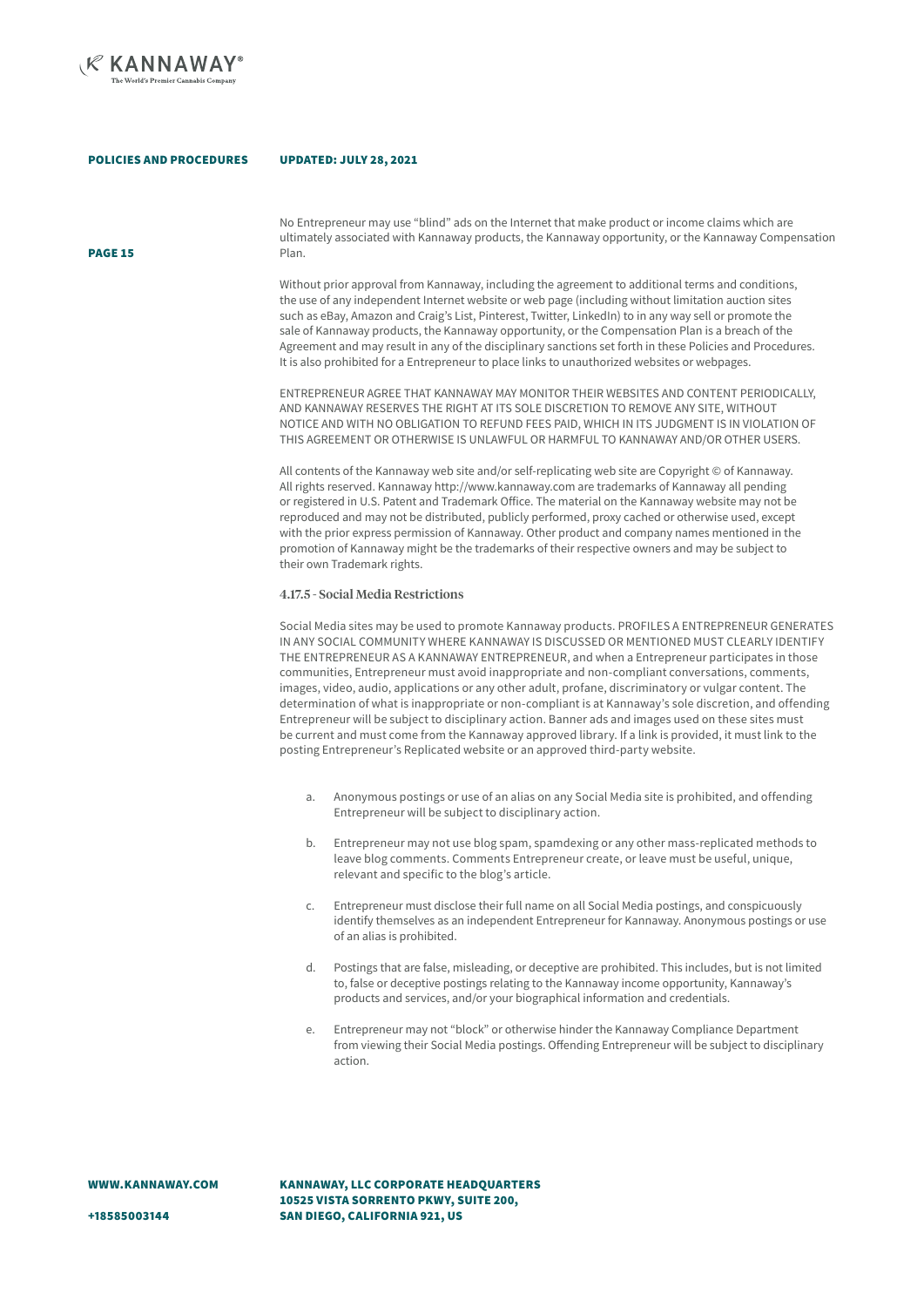

PAGE 16

#### POLICIES AND PROCEDURES UPDATED: JULY 28, 2021

### 4.18 - Insurance

### 4.18.1 - Business Pursuits Coverage

You may wish to arrange insurance coverage for your business. Your homeowner's insurance policy may not cover business related injuries or the theft of or damage to your business. Contact your insurance agent to make sure that your business property is protected.

The Entrepreneur, as self-employed entrepreneurs, are responsible for compliance with the relevant statutory provisions, including tax and social security law requirements (e.g. obtaining a sales tax identification number, registration of employees in with the social security institutions, and the obtention of trading license, if necessary), as well as for the obtention of any necessary insurance coverage. To this extent, the Entrepreneur shall ensure that all commission income earned in the context of their work is properly taxed at the location of their headquarters. KANNAWAY reserves the right to deduct from the agreed commission the respective amount for tax and charges, or to demand damages or reimbursement of expenses it incurs due to a breach of the above requirements, unless the Entrepreneur are not responsible for the damage or expense. KANNAWAY will pay no social security contributions for the Entrepreneur.

### 4.19 - International Marketing

Entrepreneur are only authorized to do business in the countries in which Kannaway has formally opened for business.

## 4.20 - Laws and Ordinances

Entrepreneur shall comply with all central, state and local laws and regulations in the conduct of their businesses. Many cities and counties have laws regulating certain home-based businesses. In most cases these ordinances are not applicable to Entrepreneur because of the nature of their business.

Entrepreneur must obey all laws that do apply to them. If a city, county, state or central official informs a Entrepreneur that an ordinance applies to him or her, the Entrepreneur shall comply with the law.

KANNAWAY, LLC CORPORATE HEADQUARTERS 10525 VISTA SORRENTO PKWY, SUITE 200, SAN DIEGO, CALIFORNIA 921, US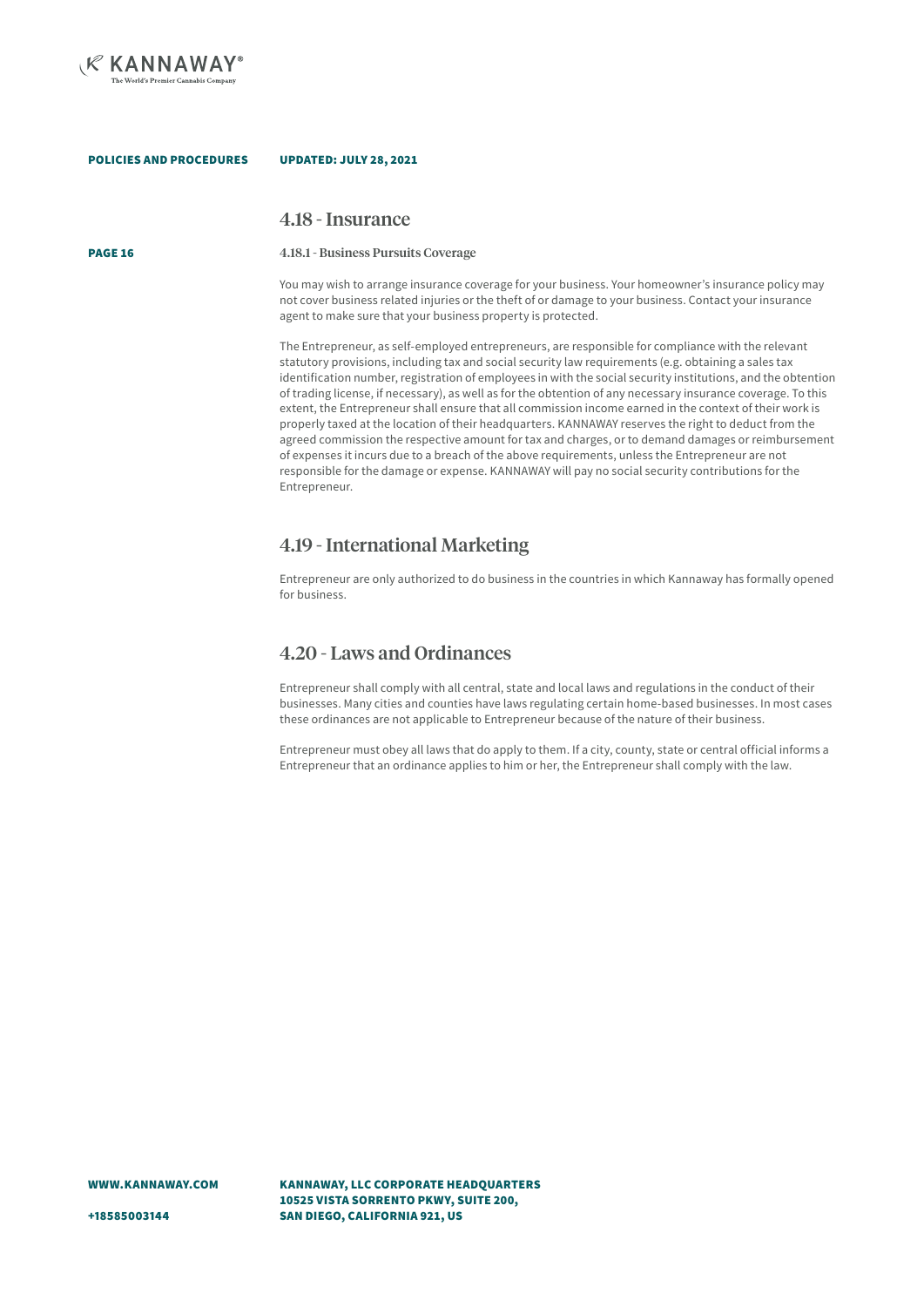

### **PAGE 17** 4.21 - Minors

Entrepreneur shall not enroll or recruit individuals under the age of 18 into the Kannaway program: This is also for protection for under the age of 18 and for non full-cognitive capacity individuals.

## 4.22 - Actions of Household Members or Affiliated Individuals

If any member of a Entrepreneur's household, family, or other affiliated individual engages in any activity that, if performed by a Entrepreneur, would violate any provision of the Agreement, such activity will be deemed a violation by a Entrepreneur and Kannaway may take disciplinary action pursuant to the Statement of Policies against a Entrepreneur.

## 4.23 - One Kannaway Business Per Entrepreneur and Per Family Unit

A Entrepreneur may operate or have an ownership interest as a sole proprietorship in only one Kannaway Business. No individual may have, operate or receive compensation from more than one Kannaway Business. Individuals of the same Family Unit may enter into a Kannaway Business provided a family member acts as the direct sponsor of the other family member. A "Family Unit" is defined as spouses, partnerships, domestic partners and dependent children over the age of 18 living at or doing business at the Family Unit address. An exception to the one Kannaway Business per Entrepreneur rule will be considered on a case-by-case basis in the event that two Entrepreneur marry. Requests for exceptions to this policy must be submitted in writing to the Compliance Department.

### 4.23.1 – Kannaway Recognition Rank Awards and Incentive Trips – One Per Family Unit

Only the highest-ranking Entrepreneur per Family Unit will be eligible to receive Recognition Rank Awards, Incentive Trips or other incentives.

The Kannaway Elite Retreat Incentive Trip ("Elite Retreat") takes place annually. In the event that a Entrepreneur is eligible to attend the Elite Retreat, but does not attend, the Elite Retreat for that Entrepreneur will be forfeited and will hold no cash value.

The Elite Retreat Guest Policy: An Elite Retreat guest must be either: (i) a spouse or business partner of the Entrepreneur whose name is on the account: or (ii) an immediate family member that is not an existing Kannaway Entrepreneur.

## 4.24 - Product Claims

### 4.24.1 - Health Claims

Entrepreneur shall never state or imply that any of the Kannaway products (or the ingredients therein) can be used to treat, mitigate or cure diseases. In December 2009, the FTC released Guides Concerning the Use of Endorsements and Testimonials in Advertising. The guidelines make clear that any Entrepreneur who provides a testimonial or endorsement about their experience with our products will be viewed as a statement from Kannaway. Kannaway products are not FDA approved as drugs; thus, its products cannot be marketed in this fashion.

WWW.KANNAWAY.COM

KANNAWAY, LLC CORPORATE HEADQUARTERS 10525 VISTA SORRENTO PKWY, SUITE 200, SAN DIEGO, CALIFORNIA 921, US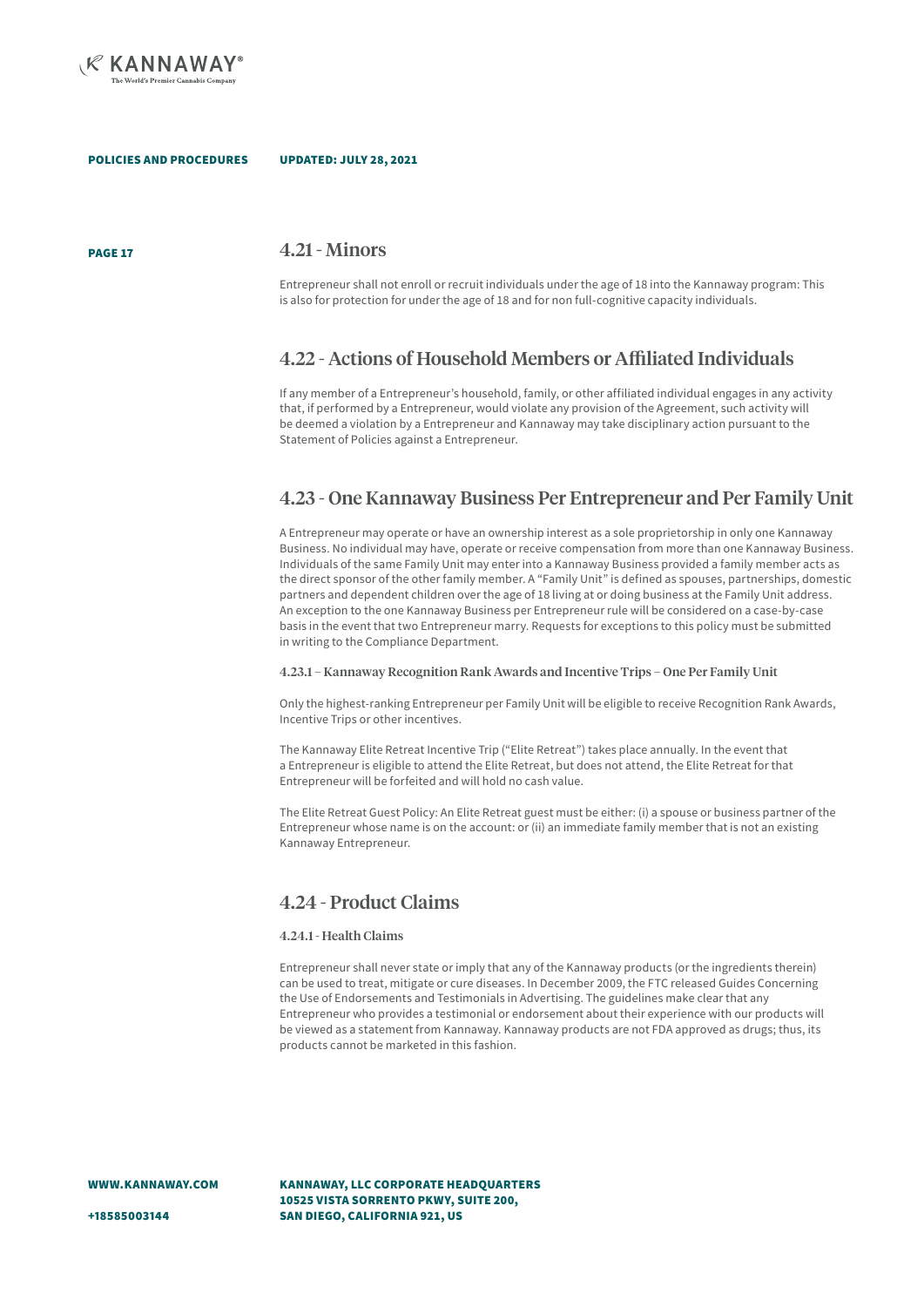

PAGE 18

### 4.24.2 - FDA Approved Claims

Entrepreneur shall never state or imply that any Product is registered or approved by the United States Food and Drug Administration ("FDA") or any other regulatory authority. The FDA does not require or grant specific approval for the individual nutritional Products that Kannaway sells.

## 4.25 - Personal Testimonials

Testimonials about Kannaway products are not allowed.

## 4.26 - Requests for Records

Any request from a Entrepreneur for copies of invoices, agreements, Downline activity reports or other records/reports will require a fee of \$1.00 per page per copy. This fee covers the expense of mailing and time required to research files and make copies of the records.

## 4.27 - Sale, Transfer or Assignment of Kannaway Business

### 4.27.1

Although a Kannaway business is a privately owned, independently operated business, the sale, transfer or assignment of a Kannaway business, and the sale, transfer or assignment of an interest in a Business Entity that owns or operates a Kannaway Entrepreneur business, is subject to certain limitations.

If a Entrepreneur wishes to sell his or her Kannaway business, or interest in a Business Entity that owns or operates a Kannaway business, the following criteria must be met:

- a. An Entrepreneur membership is owned (100%) by the Seller/Transferor
- b. The selling Entrepreneur must be qualified at the Director level or higher,
- c. The selling Entrepreneur must offer Kannaway the right of first refusal to purchase the business on the same terms as agreed upon with a third-party buyer. Kannaway shall have fifteen (15) days from the date of receipt of the written offer from the seller to exercise its right of first refusal.
- d. The buyer or transferee must become a qualified Entrepreneur. If the buyer is an active Kannaway Entrepreneur or a Kannaway customer, he or she must first terminate his or her Kannaway business and wait six (6) calendar months before acquiring any interest in a different Kannaway business;
- e. Before the sale, transfer or assignment can be finalized and approved by Kannaway, any debt obligations the selling party has with Kannaway must be satisfied.
- f. The selling party must be in good standing and not in violation of any of the terms of the Agreement in order to be eligible to sell, transfer or assign a Kannaway Entrepreneur business.

WWW.KANNAWAY.COM

KANNAWAY, LLC CORPORATE HEADQUARTERS 10525 VISTA SORRENTO PKWY, SUITE 200, SAN DIEGO, CALIFORNIA 921, US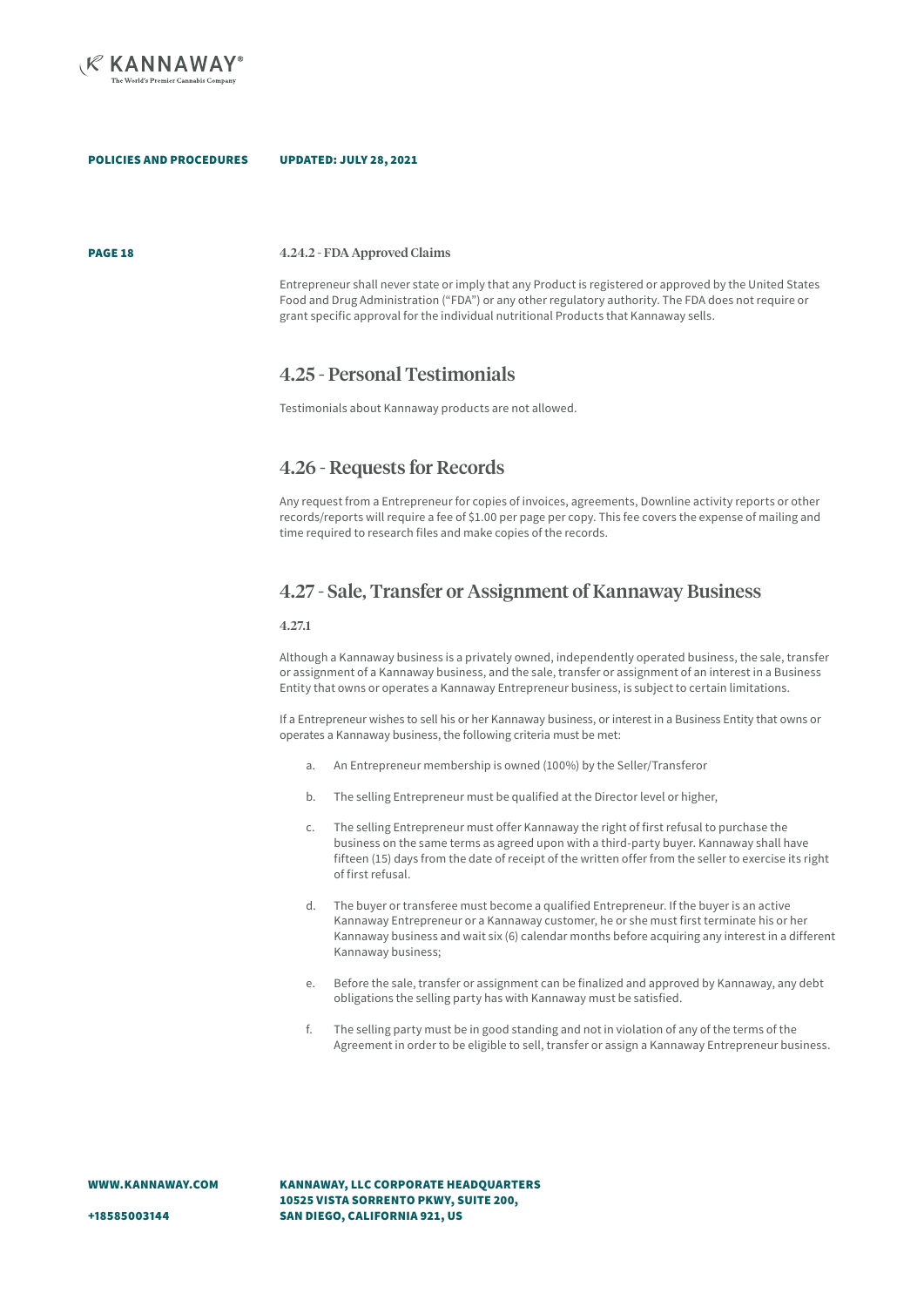

**PAGE 19** To convey, sell, assign, or otherwise transfer a Kannaway Entrepreneur Business or any interest therein, a Member must contact the Kannaway Compliance Department and provide the completed Sales/Transfer of Kannaway Business form and the Kannaway Entrepreneur Membership Application, follow the internal policies, and meet any requirements, as may be amended from time to time, including the payment of a standard processing fee.

### 4.27.2 - Transfers Upon Death

- Individuals. If you are a current Entrepreneur, upon your death, your Distributorship may be passed on to your heirs, or other beneficiaries whether by will, intestate succession, or otherwise. The transfer will be recognized by Kannaway when a court order or proper legal document addressing the transfer to a qualified transferee is submitted to Kannaway. Kannaway encourages you to make appropriate arrangements in consultation with an estate planning attorney for the transfer of your Distributorship.
- b. Participant in a Business Entity. If you are a Participant in a Business Entity, upon your death your interest in the Distributorship will be transferred according to the Business Entity's legal documents and applicable law governing the transfer, provided that all Persons of the transferee are qualified to hold an interest in a Distributorship under these Policies and Procedures. The transfer of your interest will be recognized by Kannaway when a court order or proper legal documents addressing the transfer to a qualified transferee are submitted to Kannaway.

### 4.28 - Separation of a Kannaway Entrepreneur Business

In the event of a dissolution of marriage of a Kannaway Entrepreneur, and a spouse, arrangements must be made to assure that any division of the business assets is accomplished so as not to adversely affect the interests and income of other businesses up or down the line of sponsorship. In the event that a married couple, a couple in an official civil union, a legal person or non-incorporated firm registered as a Entrepreneur end their association on an internal level, even after such separation, dissolution or other termination, one of the aforementioned associations shall remain in the position of sales partner. The separating members/shareholders must agree internally which member/shareholder will continue the sales partnership, and this must be notified to KANNAWAY by one of the two parties in the form of a signed and notarized written notice or by the production of a court order. In the case of an internal dispute about the consequences of the separation, divorce, dissolution, or other termination in relation to the KANNAWAY sales partnership the latter reserves the right of extraordinary termination, where such a dispute leads to a neglecting of the obligations of the Entrepreneur, to a breach of these General Conditions regarding Sales Partners, to a breach of law or to an unreasonable burden on the KANNAWAY Downline or Upline. If the separating parties fail to provide for the best interests of other Entrepreneur and Kannaway, Kannaway may be forced to involuntarily terminate a Entrepreneur Agreement.

### 4.28.1

During the pendency of a divorce or dissolution, Kannaway shall treat the business according to the status quo as existed prior to the filing of the divorce or dissolution. Under no circumstances will the Downline Organization of divorcing spouses be divided.

Similarly, under no circumstances will Kannaway split commission and bonus checks between divorcing spouses. Kannaway will recognize only one Downline Organization and will issue only one commission check per Kannaway business per commission cycle. Commission checks shall always be issued to the individual whose name appears on the Entrepreneur Agreement.

WWW.KANNAWAY.COM

KANNAWAY, LLC CORPORATE HEADQUARTERS 10525 VISTA SORRENTO PKWY, SUITE 200, SAN DIEGO, CALIFORNIA 921, US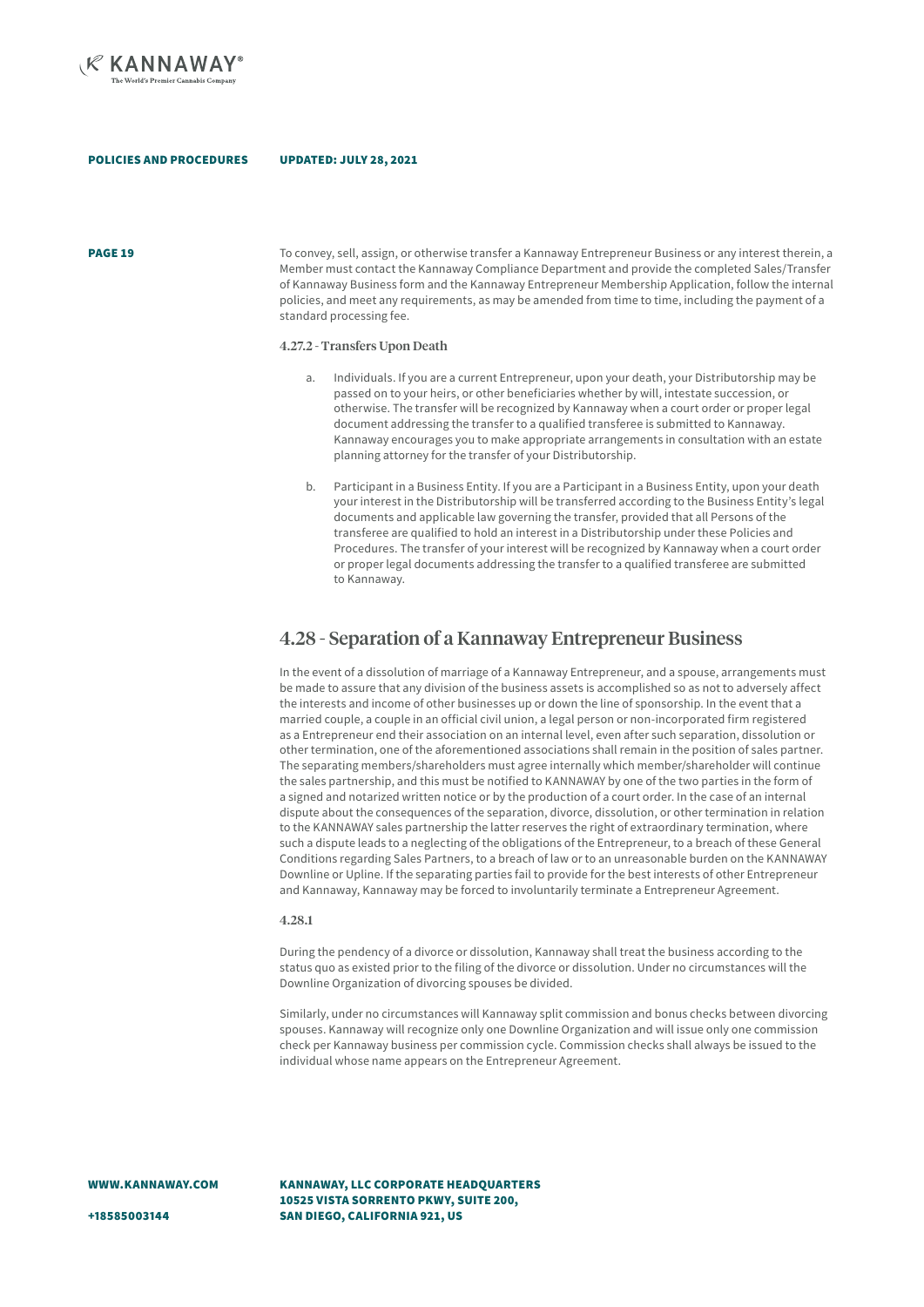

### UPDATED: JULY 28, 2021

### PAGE 20 4.29 - Sponsoring

All active Entrepreneurs in good standing have the right to sponsor and enroll others into Kannaway. Entrepreneur sponsoring a prospective Entrepreneur should not accept personally addressed enrollment checks. New Entrepreneur enrollments should be completed via their Sponsor's Kannaway replicated website. Each prospective Entrepreneur has the ultimate right to choose his or her own sponsor. If two Entrepreneur claim to be the sponsor of the same new Entrepreneur; Kannaway shall regard the first application received by Kannaway as controlling.

### 4.30 - Stacking

"Stacking" is strictly prohibited. The term "stacking" includes: (a) violating the one-business-perhousehold rule and/or (b) enrolling fictitious individuals or entities into the Kannaway Compensation Plan, in an attempt to manipulate the Compensation Plan.

## 4.31 - Telemarketing

The Federal Trade Commission and the Federal Communications Commission each have laws that restrict telemarketing practices.

Both federal agencies (as well as a number of states) have "do not call" regulations as part of their telemarketing laws. While you may not consider yourself a "telemarketer" in the traditional sense of the word, these regulations broadly define the term "telemarketer" and "telemarketing" so that your inadvertent action of calling someone whose telephone number is listed on the federal "do not call" registry could cause you to violate the law. Moreover, these regulations must not be taken lightly, as they carry significant penalties (up to \$11,000.00 per violation).

Therefore, Entrepreneur must not engage in telemarketing relative to the operation of their Kannaway businesses. The term "telemarketing" means the placing of one or more telephone calls to an individual or entity to induce the purchase of a Kannaway product or service, or to recruit them for the Kannaway opportunity. "Cold calls" made to prospective customers or Entrepreneur that promote either Kannaway's products or services or the Kannaway opportunity constitute telemarketing and are prohibited. Furthermore, there is a ban on the sending of unsolicited advertising emails, advertising faxes, advertising SMS messages (spam), or other electronic advertising messages e.g. via social media services. However, a telephone call(s) placed to a prospective customer or Entrepreneur (a "prospect") is permissible under the following situations:

- a. If a Entrepreneur has an established business relationship with the prospect. An "established business relationship" is a relationship between a Entrepreneur and a prospect based on the prospect's purchase, rental or lease of goods or services from the Entrepreneur, or a financial transaction between the prospect and the Entrepreneur, within the 18 months immediately preceding the date of a telephone call to induce the prospect's purchase of a product or service.
- b. The prospect's personal inquiry or application regarding a product or service offered by a Entrepreneur within the 3 months immediately preceding the date of such a call.
- c. If a Entrepreneur receives written and signed permission from the prospect authorizing the Entrepreneur to call. The authorization must specify the telephone number(s) that the Entrepreneur is authorized to call.

WWW.KANNAWAY.COM

KANNAWAY, LLC CORPORATE HEADQUARTERS 10525 VISTA SORRENTO PKWY, SUITE 200, SAN DIEGO, CALIFORNIA 921, US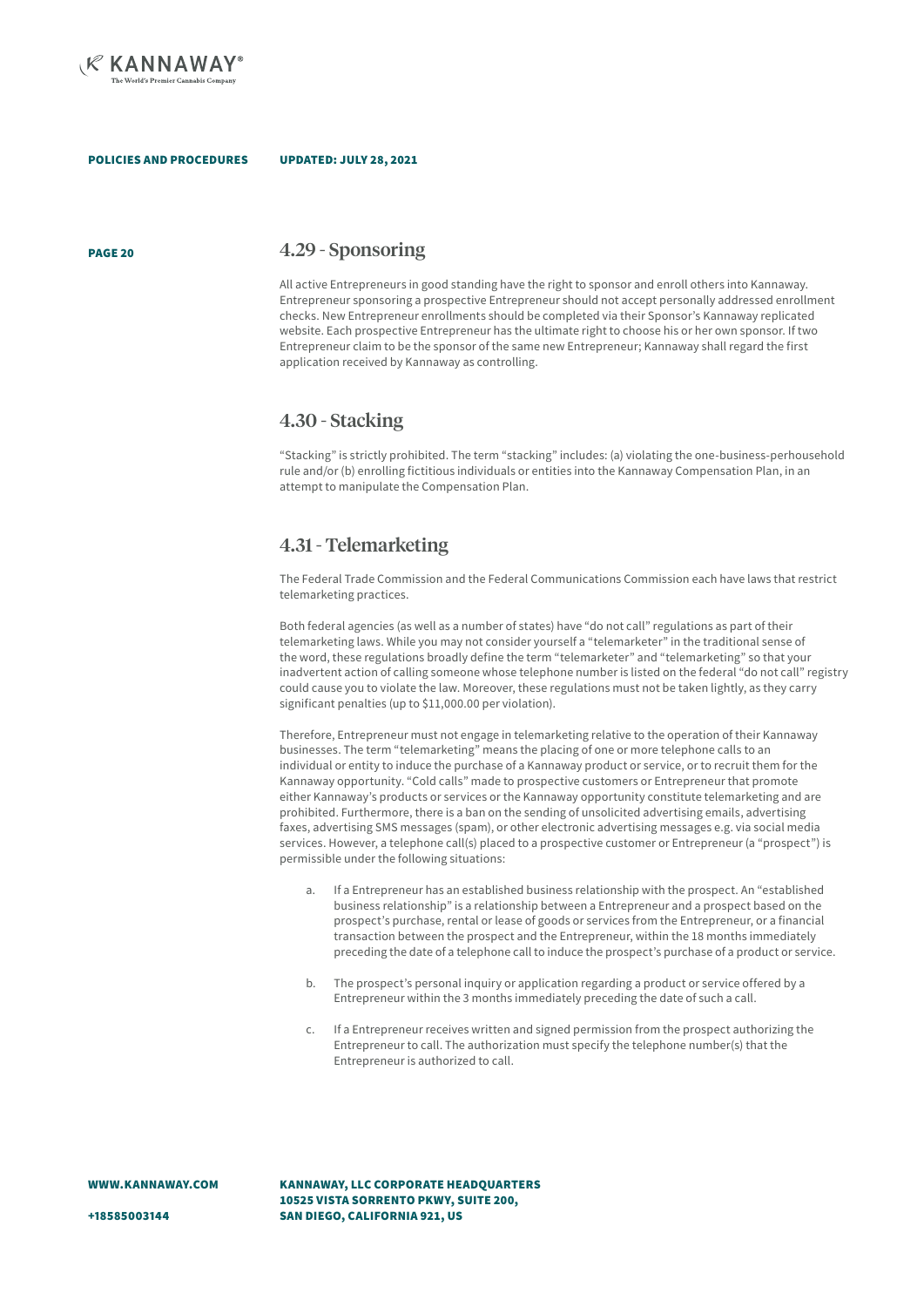

UPDATED: JULY 28, 2021

**PAGE 21 https://ed.** You may call family members, personal friends and acquaintances. An "acquaintance" is someone with whom you have at least a recent first-hand relationship (i.e., you have recently personally met him or her). Bear in mind, however, that if you make a habit of "card collecting" with everyone you meet and subsequently calling them, the FTC may consider this a form of telemarketing that is not subject to this exemption. Thus, if you engage in calling "acquaintances," you must make such calls on an occasional basis only and not make this a routine practice.

> In addition, Entrepreneur shall not use automatic telephone dialing systems relative to the operation of their Kannaway businesses. The term "automatic telephone dialing system" means equipment which has the capacity to (a) store or produce telephone numbers to be called using a random or sequential number generator and (b) to dial such numbers.

## 4.32 - Consent to Images and Recordings

Entrepreneur agree to permit Kannaway to obtain photographs, videos, and other recorded media of their likenesses. During the term of this agreement and for two years thereafter, Entrepreneur acknowledge and agree to allow any such recorded media to be reproduced, published, distributed, broadcast, exhibited and/or in any other way used by Kannaway for any lawful purpose, and without compensation.

## Section 5 Responsabilities of Entrepreneur

## 5.1 - Continuing Development Obligations

### 5.1.1 - Ongoing Training

Any Entrepreneur who sponsors another Entrepreneur into Kannaway must perform a bona fide assistance and training function to ensure that his or her Downline is properly operating his or her Kannaway business. Entrepreneur must have ongoing contact and communication with the Entrepreneur in their Downline Organizations. Examples of such contact and communication may include, but are not limited to, newsletters, written correspondence, personal meetings, telephone contact, voice mail, electronic mail and the accompaniment of Downline Entrepreneur to Kannaway meetings, training sessions, and other functions. Upline Entrepreneur are also responsible to motivate and train new Entrepreneur in Kannaway product knowledge, effective sales techniques, the Kannaway Compensation Plan and compliance with Kannaway Policies and Procedures. Communication with and the training of Downline Entrepreneur must not, however, violate Section 4.10 (regarding the development of Entrepreneur-produced sales aids and promotional materials). Entrepreneur cannot charge for training. Upon request, every Entrepreneur should be able to provide documented evidence to Kannaway of his or her ongoing fulfillment of the responsibilities of a sponsor.

### 5.1.2 - Increased Training Responsibilities

As Entrepreneur progress through the various levels of leadership, they will become more experienced in sales techniques, product knowledge and understanding of the Kannaway program. They will be called upon to share this knowledge with lesser-experienced Entrepreneur within their organization.

WWW.KANNAWAY.COM

KANNAWAY, LLC CORPORATE HEADQUARTERS 10525 VISTA SORRENTO PKWY, SUITE 200, SAN DIEGO, CALIFORNIA 921, US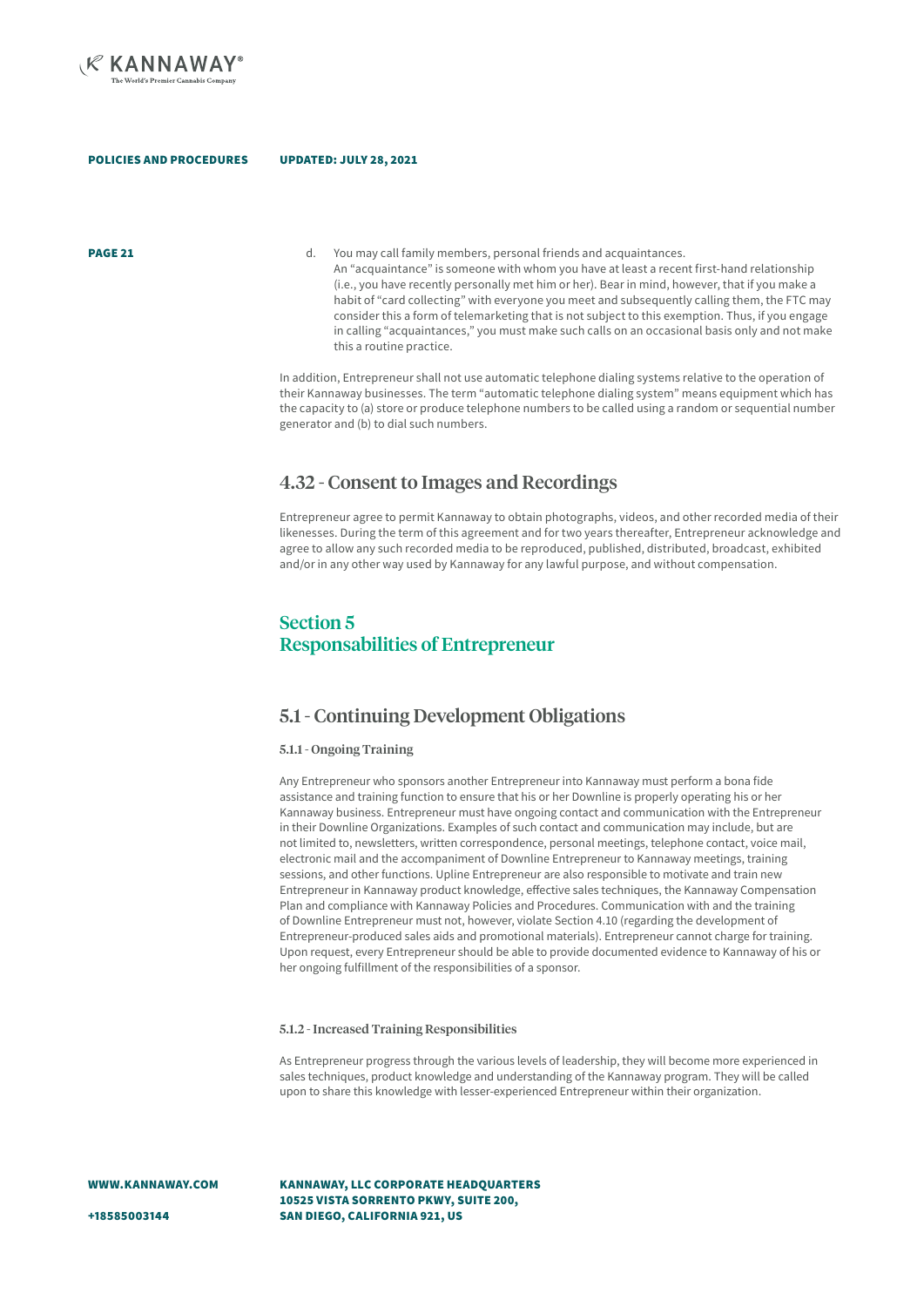

### UPDATED: JULY 28, 2021

PAGE 22

### 5.2 - Non-disparagement

Kannaway wants to provide its Entrepreneur with the best products, compensation plan and service in the industry. Accordingly, we value your constructive criticisms and comments. All such comments should be submitted in writing to the Kannaway corporate offices. While Kannaway welcomes constructive input, negative comments and remarks made in the field by Entrepreneur about Kannaway, its products, or its Compensation Plan serve no purpose other than to sour the enthusiasm of other Kannaway Entrepreneur. For this reason, and to set the proper example for their Downline, Entrepreneursmust not disparage, demean or make negative remarks about Kannaway, other Kannaway Entrepreneur, Kannaway's services, the Compensation Plan or Kannaway's directors, officers or employees.

## 5.3 - Non-Discrimination and Non-Harassment

Entrepreneur agree to operate their business in a manner that is free of harassment, intimidation, threats, and abuse. Discrimination and all forms of unlawful harassment, including but not limited to sexual harassment, are not condoned. No form of unlawful discriminatory or harassing conduct by or towards any Entrepreneur, customer, vendor, corporate employee or other person in our workplace or jobsites will be tolerated.

### 5.4 - Maintaining Kannaway's Reputation

Entrepreneur will not act in any way, including their actions outside the scope of their Entrepreneur ship, which could be considered detrimental to the business or reputation of Kannaway or its Entrepreneur. Kannaway has the right to, in its sole discretion, determine what actions may be considered detrimental and take action against any Entrepreneur.

## 5.5 - Providing Documentation to Applicants

Entrepreneur must provide the most current version of the Policies and Procedures and the Compensation Plan to individuals whom they are sponsoring to become Entrepreneur before the applicant signs a Entrepreneur Agreement. Additional copies of Policies and Procedures can be found on the Kannaway website at kannaway.com, or in your business center under the forms section.

## 5.6 - Reporting Policy Violations

Entrepreneur observing a policy violation by another Entrepreneur should submit a written report of the violation directly to the attention of the Kannaway Compliance Department. Details of the incident(s), such as dates, number of occurrences, persons involved and any supporting documentation, should be included in the report.

### 5.6.1 - Time Limitation on Reported Policy Violations

A Entrepreneur must report an alleged violation of the Agreement, within 12 months of its occurrence or alleged occurrence. Failure to report a violation within the 12 months period will result in Kannaway not pursuing the allegations in order to prevent stale claims from disrupting the ongoing business activities of Entrepreneur. All reports of violations must be in writing and sent to the attention of Kannaway's Compliance department.

WWW.KANNAWAY.COM

KANNAWAY, LLC CORPORATE HEADQUARTERS 10525 VISTA SORRENTO PKWY, SUITE 200, SAN DIEGO, CALIFORNIA 921, US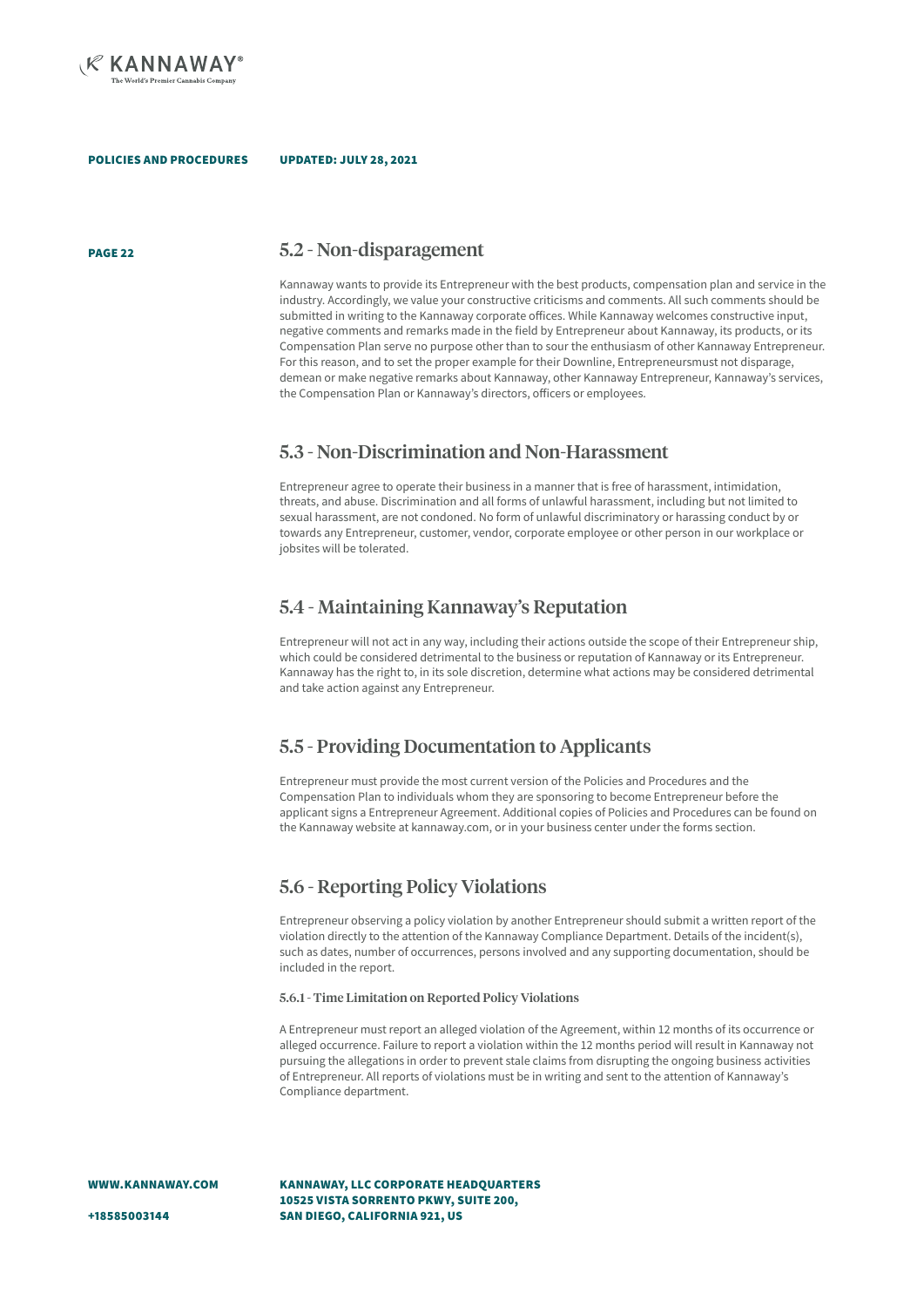

PAGE 23

## Section 6 Sales Requirements

UPDATED: JULY 28, 2021

## 6.1 - Product Sales

The Kannaway Compensation Plan is based upon the sale of Kannaway services to end user consumers. Entrepreneur must fulfill personal and downline organization sales requirements (as well as meet other responsibilities set forth in the Agreement) to be eligible for bonuses, commissions and advancement to higher levels of achievement. There are no requirements for Entrepreneur to purchase product to qualify for commissions. Entrepreneur certify by the reordering of additional products that they have consumed or sold at least 70% of the products purchased in their previous order. Purchasing product solely for the purpose of collecting bonuses or achieving rank is prohibited. Kannaway retains the right to limit the amount of purchases you may make if, in our sole judgment, we believe those purchases are being made solely for qualification purposes instead of for consumption or resale. Five (5) Customer Rule / Retention of Records: Qualification for all bonuses requires retail sales to at least five (5) individuals on a monthly basis. Entrepreneur's must keep all records of retail sales for at least six (6) years and agree to make this documentation available to the Company at the Company's reasonable request. Compliance with the retail sales requirements of the Company is randomly monitored. Each product order purchased through Entrepreneur's Replicated site by non Distributors or Customers is automatically counted on a monthly basis toward retail sales requirements. Bonuses are never paid for recruiting. The only way to earn bonuses is through the sale of products.

### 6.2 - Sales Tax

### 6.2.1 - Company Collection of State Sales Tax

Kannaway provides the service of collecting state sales tax at the time of your purchase and remitting it to your state. The amount of sales tax is based upon the suggested retail price of a Product, calculated at your local tax rate. You can recover the prepaid sales tax when you make a retail sale.

### 6.2.2 - Exemption from Company Collection of State Sales Tax

Entrepreneur may apply for an exemption from Company collection of state sales tax by submitting a proper sales tax exemption form to Kannaway.

Kannaway cannot exempt any of your orders from pre-collected state sales tax until all proper documentation is on file with the Sales Tax Department of Kannaway. Kannaway reserves the right to verify the validity of any documents and evidence that you submit in applying for this exemption. If you are approved for sales tax exemption, you will be solely responsible for collecting and remitting sales taxes to the appropriate jurisdictional authorities. Any questions concerning retail sales tax requirements should be directed to your tax advisor.

### 6.2.3 - Retail Sales

Kannaway wants to ensure that prices and quality for its products and services are not destabilized when sold through a retailing environment. Therefore, any Kannaway products sold in a retail environment will be subject to a minimum advertised retail price. The minimum retail price of Kannaway's products sold in a retail environment (such as a grocery store, convenience store, market, etc.) is advertised on the Kannaway.com website. Any Entrepreneur who knowingly fails to honor the minimum retail price set by Kannaway for its products and services will be subject to termination. Kannaway products which are sold at the minimum advertised price must be in the original, unopened packaging. Entrepreneurs may not alter, repackage, re-label, affix additional labels of information or otherwise change any Company product, nor sell any such product under any other name. All products should be provided immediately to the purchaser when completing a physical sale.

WWW.KANNAWAY.COM

KANNAWAY, LLC CORPORATE HEADQUARTERS 10525 VISTA SORRENTO PKWY, SUITE 200, SAN DIEGO, CALIFORNIA 921, US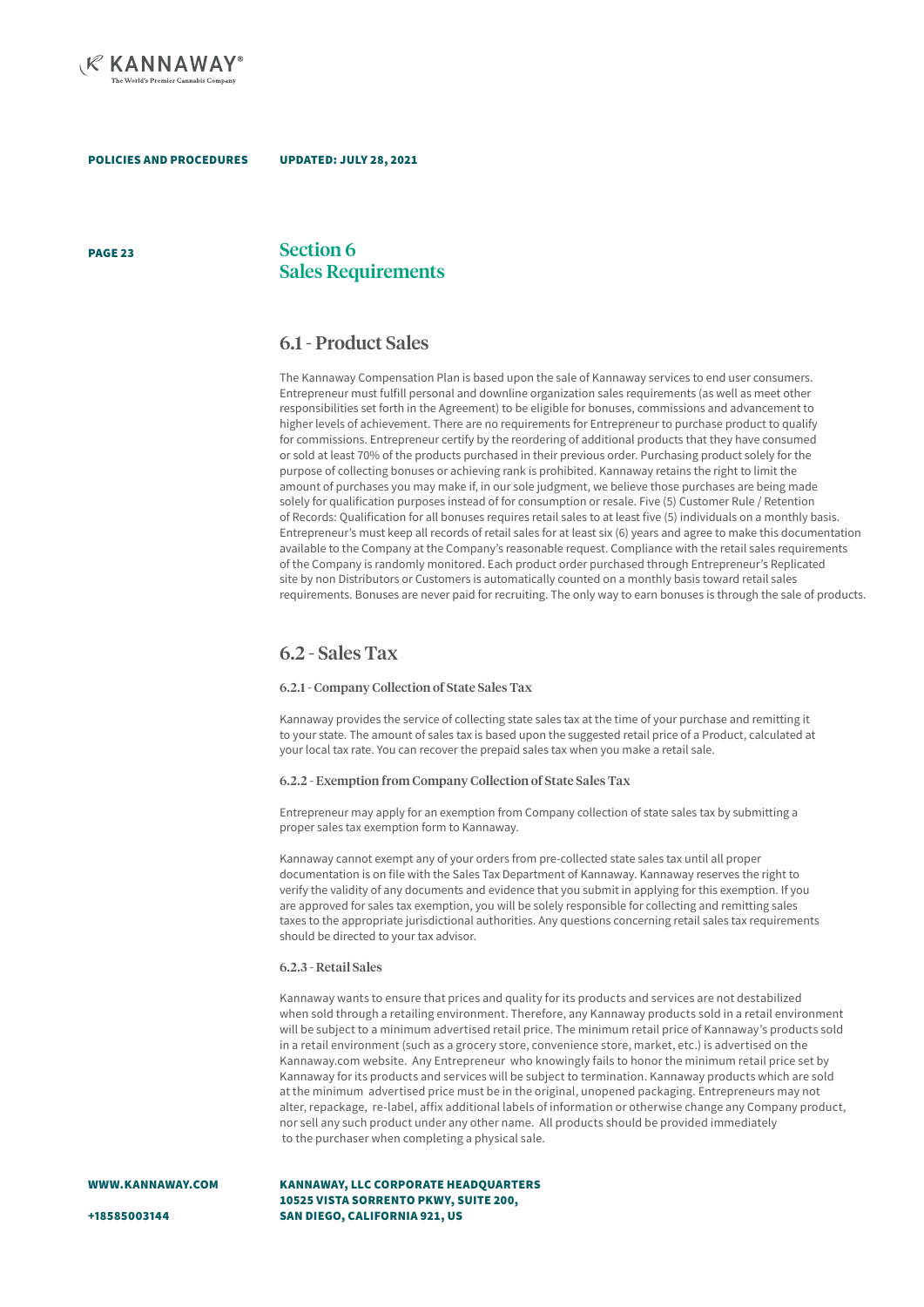

PAGE 24

### 6.3 - Territory Restrictions

There are no exclusive territories granted to anyone. No franchise fees are required.

## Section 7 Bonuses and Commissions

### 7.1 - Bonus and Commission Qualifications

A Entrepreneur must be active and in compliance with the Agreement and these policies to qualify for bonuses and commissions. So long as a Entrepreneur complies with the terms of the Agreement and these policies, Kannaway shall pay commissions to such Entrepreneur in accordance with the Compensation Plan. The minimum amount for which Kannaway will issue a commission payment is \$25.00. If a Entrepreneur's bonuses and commissions do not equal or exceed \$25.00, Kannaway will accrue the commissions and bonuses until they total 25 CV (currently \$25.00). Commissions will be issued once \$25.00 has been accrued via our Payquicker payment platform.

### 7.2 - Commission Payments and Promotions

### 7.2.1 - Payments, Calculations, and Bonuses

Commissions will be distributed in accordance with the Compensation Plan. Commissions will be calculated according to the level for which a Entrepreneur actually satisfied all of the requirements according to the Compensation Plan rather than the highest rank or title achieved. Commission reports will be provided to Entrepreneur on-line, via web access.

### 7.2.2 - Promotions

Promotions are determined based on business organization and sales activity for each applicable period.

## 7.3 - Adjustment to Bonuses and Commissions

### 7.3.1 - Adjustments for Returned Products

Entrepreneur receive bonuses and commissions based on the actual enrollment for services to merchants. When a service is cancelled, and refund is authorized by Kannaway, the bonuses and commissions attributable to the refunded service(s) will be deducted in the month in which the refund is given, and continuing every pay period thereafter until the commission is recovered from the Entrepreneur who received bonuses and commissions on the sales of the refunded service(s).

### 7.4 - Reports

All information provided by Kannaway in online or telephonic Downline Activity Reports, including but not limited to personal and group sales volume (or any part thereof), and Downline sponsoring activity is believed to be accurate and reliable. Nevertheless, due to various factors, including the inherent possibility of human and mechanical error; the accuracy, completeness and timeliness of orders; denial

WWW.KANNAWAY.COM

KANNAWAY, LLC CORPORATE HEADQUARTERS 10525 VISTA SORRENTO PKWY, SUITE 200, SAN DIEGO, CALIFORNIA 921, US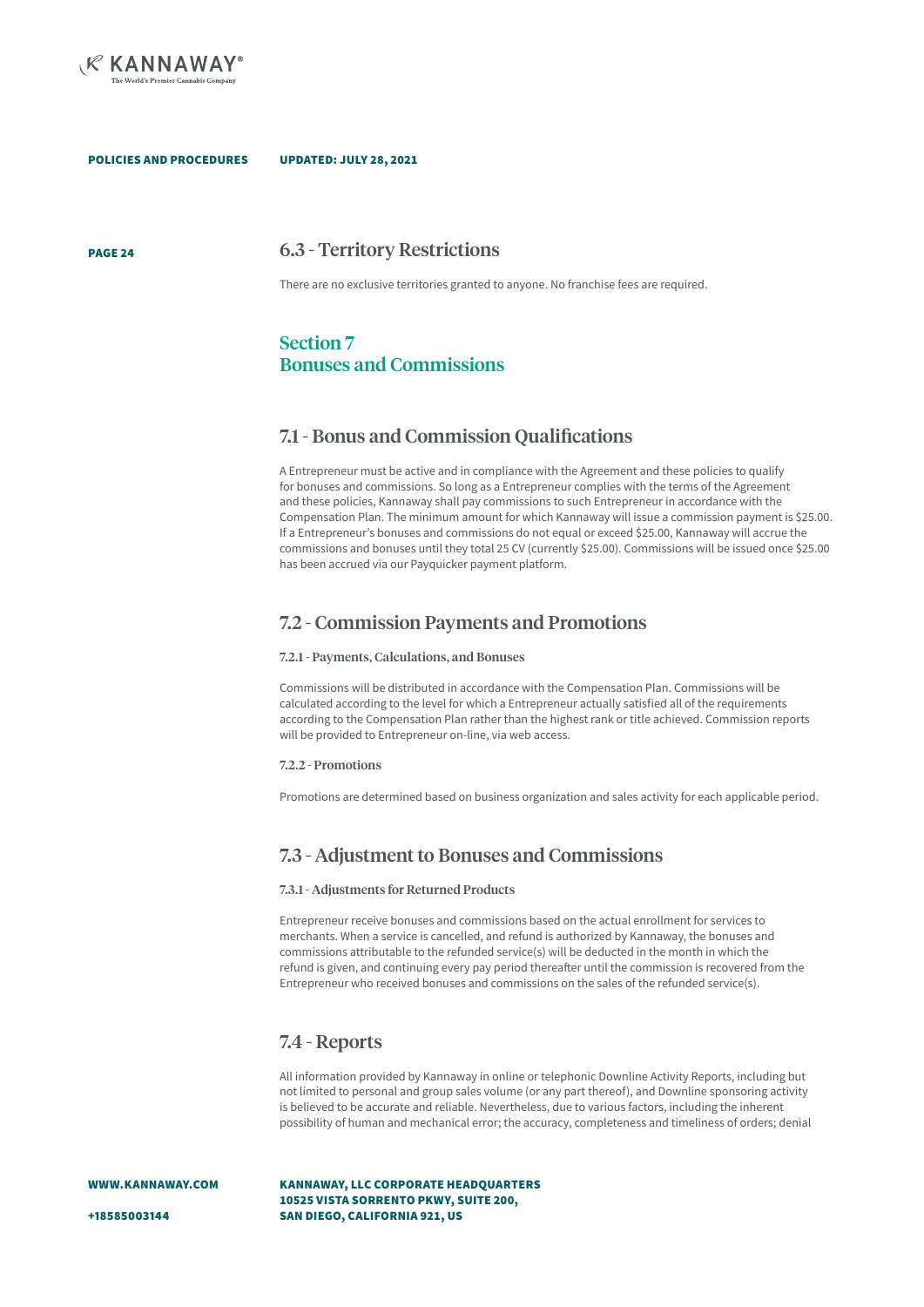

### UPDATED: JULY 28, 2021

PAGE 25

of credit card and electronic check payments; returned products; and credit card and electronic check charge-backs, the information is not guaranteed by Kannaway or any persons creating or transmitting the information. All personal and group sales volume information is provided "as is" without warranties, expressed or implied, or representations of any kind whatsoever. In particular, but without limitation, there shall be no warranties of merchantability, fitness for a particular use or non-infringement.

To the fullest extent permissible under applicable law, Kannaway and/or other persons creating or transmitting the information will in no event be liable to any Entrepreneur or anyone else for any direct, indirect, consequential, incidental, special or punitive damages that arise out of the use of or access to personal and group sales volume information (including but not limited to lost profits, bonuses, or commissions, loss of opportunity and damages that may result from inaccuracy, incompleteness, inconvenience, delay or loss of the use of the information), even if Kannaway or other persons creating or transmitting the information shall have been advised of the possibility of such damages. To the fullest extent permitted by law, Kannaway or other persons creating or transmitting the information shall have no responsibility or liability to you or anyone else under any tort, contract, negligence, strict liability, products liability or other theory with respect to any subject matter of this agreement or terms and conditions related thereto.

Access to and use of Kannaway's online reporting services and your reliance upon such information is at your own risk. All such information is provided to you "as is." If you are dissatisfied with the accuracy or quality of the information, your sole and exclusive remedy is to discontinue use of and access to Kannaway's online reporting services and your reliance upon the information.

## 7.5 - Chargeback

A "Chargeback" is the payment amount that is returned to a debit or credit card, after a customer disputes the transaction (maybe not recognizing the sellers name) or simply returns the purchased item and asking the bank to retract the payment.

As the Merchant, Kannaway incurs a fee from the card issuer when a Chargeback occurs. Therefore, Kannaway requires its Entrepreneur to contact Kannaway Customer Support to assist in any refund request instead of requesting a Chargeback directly through their bank.

In the event of a Chargeback, the account of Entrepreneur will be immediately suspended. In addition, the Entrepreneur will be charged any additional cost incurred by Kannaway due to the outstanding Chargeback.

## Section 8 Satisfaction Guaranteed and Return on Sales Aids

Kannaway offers a one hundred percent (100% - less shipping charges), thirty-day money back guarantee for all customers and Entrepreneur. A Entrepreneur will then return the product(s) back to Kannaway in resalable condition for a refund of the wholesale purchase price.

If a Entrepreneur is not 100% satisfied with our products or is unable to sell it, he or she may return the item(s)for a refund (less shipping charges) if the products were purchased within 30 days and remain in resalable condition. Please refer to the Kannaway Return and Refund Policy document for additional details and requirements in processing your return/refund.

If the purchases were made through a credit card, the refund will be credited back to the same account. Kannaway shall deduct from the reimbursement paid to the Entrepreneur any commissions, bonuses, rebates or other incentives received by the Entrepreneur, which were associated with the merchandise that is returned.

WWW.KANNAWAY.COM

KANNAWAY, LLC CORPORATE HEADQUARTERS 10525 VISTA SORRENTO PKWY, SUITE 200, SAN DIEGO, CALIFORNIA 921, US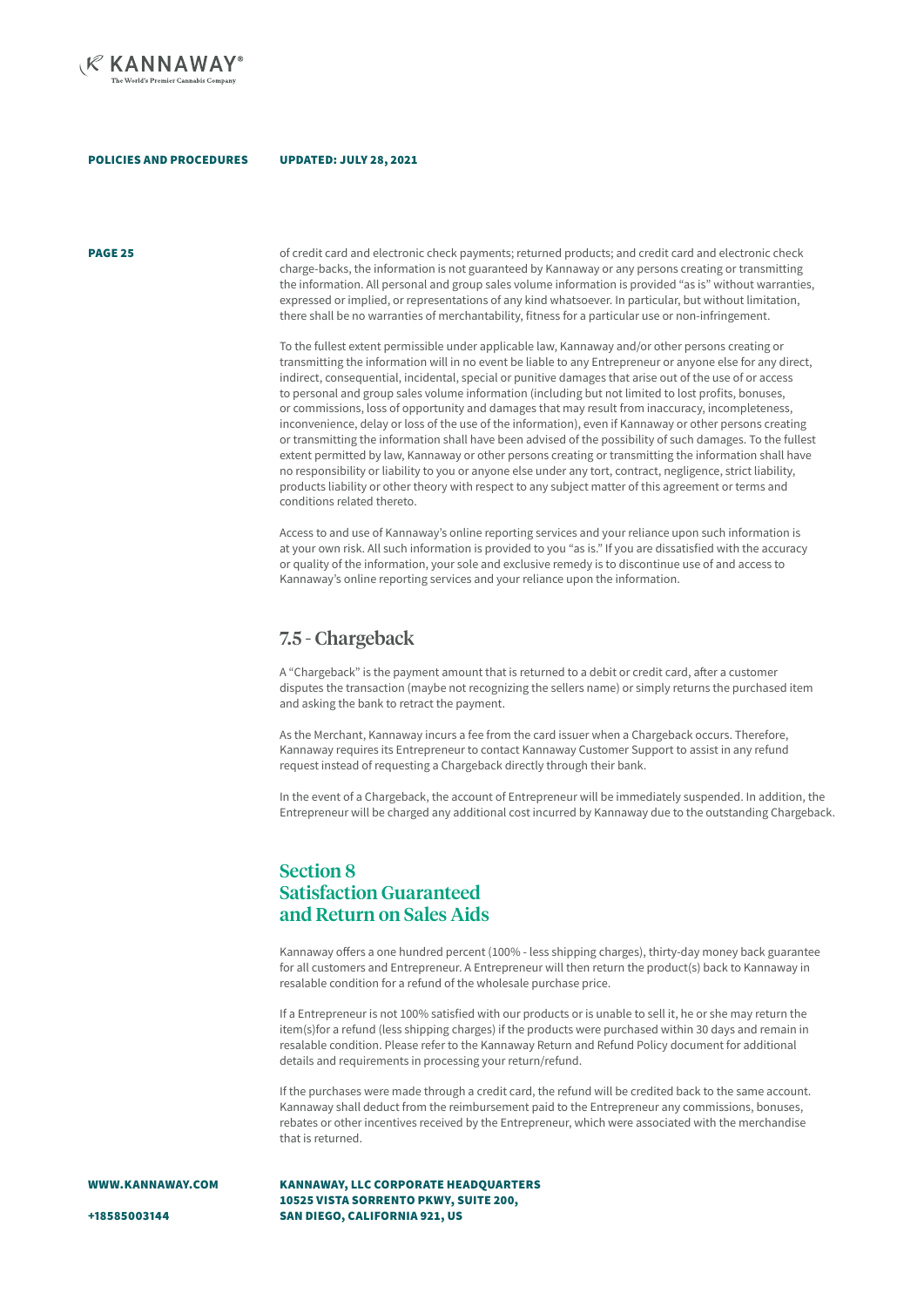

### UPDATED: JULY 28, 2021

PAGE 26

## 8.1 - Voluntary Contractual Right of Withdrawal

Requests by a Kannaway Entrepreneur to return their sales aids or inventory for a refund will be treated as a request to voluntarily cancel that Entrepreneur business.

The request for Buy Back must be made in writing within 90 days of the original purchase date. Reimbursement will be made for the wholesale value of the original product, less a 10% restocking charge, freight, rebates, bonuses, and personal discounts (or as applicable law dictates), and Kannaway shall repurchase the inventory and sales aids and the Associate's Agreement shall be canceled. A Entrepreneur may only return sales aids or inventory purchased by him or her that are in new and resalable condition. Please refer to the Kannaway Return and Refund Policy document for additional details and requirements in processing your return/refund.

Upon receipt of the sales aids or inventory, a Entrepreneur will be reimbursed 90% of the cost of the original purchase price(s), not to include shipping and handling charges. If the purchases were made through a credit card, the refund will be credited back to the same account.

- Entrepreneur must inform Kannaway of intent to exercise the sales aid and inventory buy-back option within 10 business days of resignation notice.
- b. All products to be returned for refund under this provision must be approved in advance of shipment to Kannaway, by calling the Customer Services Department.
- c. Entrepreneur will be asked to submit invoices detailing the sales aid and inventory items to be returned.
- d. Upon approval from Kannaway, returns may be sent to Kannaway's headquarters and must be accompanied by an invoice copy for each item.

## 8.2 - Return Process

A. Please refer to Kannaway Return and Refund Policy document for specific details and requirements in processing your return/refund.

B. All returns, whether by a Customer, or Entrepreneur, must be made as follows:

- 1. Obtain RMA (Return Merchandise Authorization) from Kannaway, LLC
- 2. Ship items to the address provided by Kannaway, LLC Customer service when you are given your RMA.
- 3. Provide a copy of the invoice with the returned products or service. Such invoice must reference the RMA and include the reason for the return.
- 4. Ship back product in manufacturer's box exactly as it was delivered.

C. All returns must be shipped to Kannaway LLC pre-paid, as Kannaway does not accept shipping collect packages. Kannaway recommends shipping returned product by UPS or FedEx with tracking, as risk of loss in shipping the returned product shall be borne solely by the Customer, or Entrepreneur. If returned product is not received at Kannaway Distribution Center, it is the responsibility of the Customer, or Entrepreneur to trace the shipment and no credit will be applied.

D. Shipping charges will not be refunded

E. A 10% restocking fee will be deducted from the refund amount for 8.1.

KANNAWAY, LLC CORPORATE HEADQUARTERS 10525 VISTA SORRENTO PKWY, SUITE 200, SAN DIEGO, CALIFORNIA 921, US

+18585003144

WWW.KANNAWAY.COM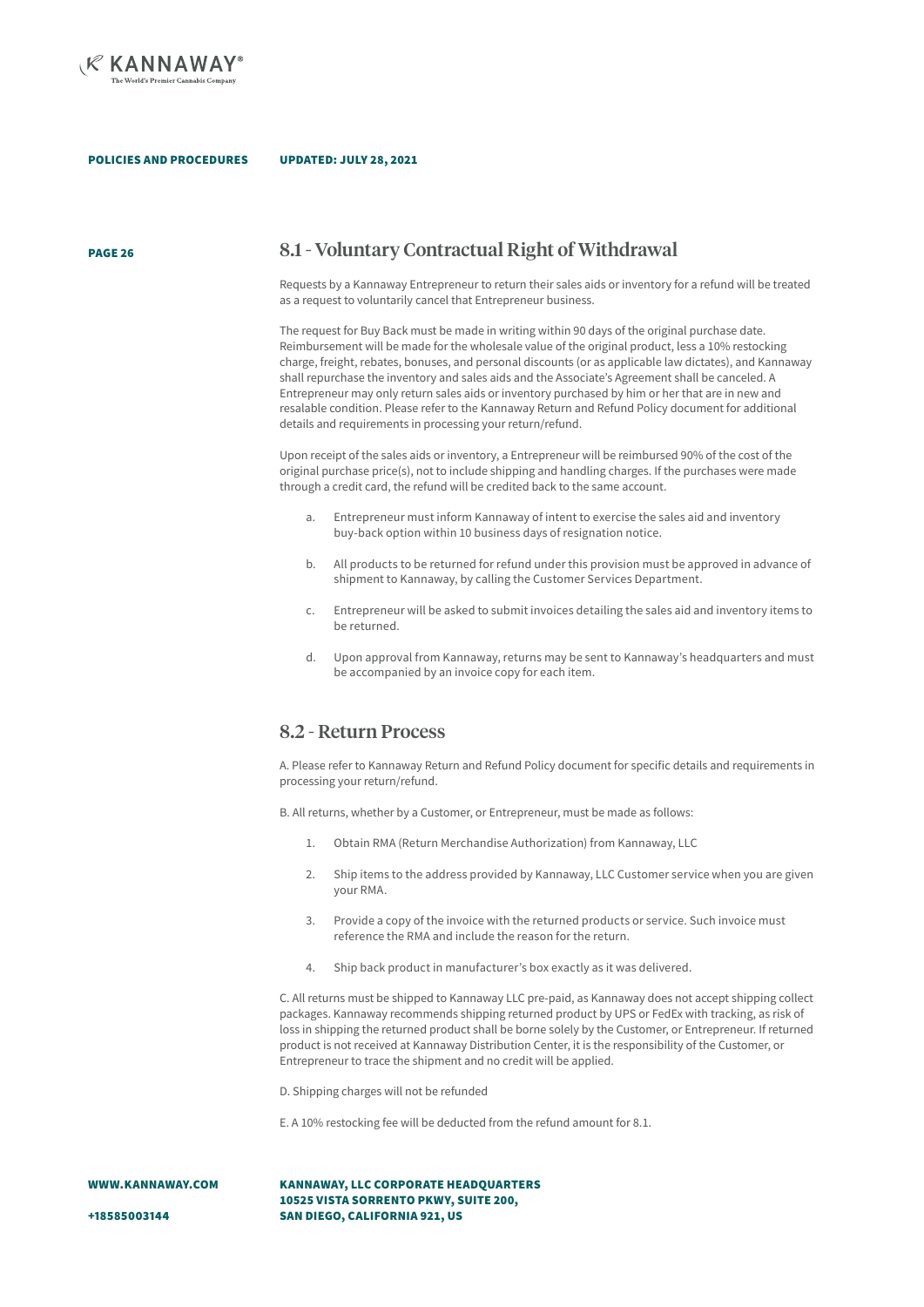

PAGE 27

## Section 9 Dispute Resolution and Disciplinary Proceedings

## 9.1 - Written Warnings, Contractual Penalties, Compensation, Indemnification from Liability

1. In the case of a first breach by the Entrepreneur of the duties governed by Section 7 a written warning will be sent by KANNAWAY, setting a deadline of 10 days to remedy the breach of duty. The Entrepreneur also undertake to repay the costs of the written warning, in particular the legal costs incurred for the written warning.

2. Reference is made explicitly to Section 16(2), according to which KANNAWAY – upon a breach of the in duties stated in Sections 8, 9 and 10(3) and (4), 18 (3) and 19, as well as in the event of a serious breach of the duties governed by Section 7, or of another applicable contractual or lawful right – is entitled to extraordinarily terminate the contract without prior written warning, though it is also entitled (at its discretion) to take the measures according to Section 11(1) upon the first breach of duty. Irrespective of the immediate right to extraordinary termination governed by Section 16(2), KANNAWAY has the right in individual cases, upon the occurrence of one of the aforementioned breaches of duty and at its own discretion, to issue a written warning within the meaning of Paragraph (1) before pronouncing extraordinary termination, whereby a shorter rectification period is allowed.

3. If, after the end of the rectification period imposed by the written warning, the same breach or one which is substantially the same re-occurs, or if the original breach is not rectified, then a contractual penalty becomes immediately payable, the amount of which is set at the discretion of KANNAWAY and is to be verified in the event of a dispute by the competent court. For the assertion of the contractual penalty, further legal costs will be incurred, which the Entrepreneur are obliged to repay.

4. The Entrepreneur are in addition liable, irrespective of the forfeited contractual penalty, for all damages incurred by KANNAWAY due to a breach of duty the Entrepreneur, except where the Entrepreneur are not responsible for the breach of duty.

5. The Entrepreneur shall indemnify KANNAWAY in the event of a claim by a third party as a result of a breach of any contractually regulated obligation or of any other infringement by the Entrepreneur against current law, upon KANNAWAY's first request. In particular, the Entrepreneur undertake to assume to this extent all costs, in particular lawyers, court costs and damages which KANNAWAY incurs in this context.

## 9.2 - Grievances and Complaints

When a Entrepreneur has a grievance or complaint with another Entrepreneur regarding any practice or conduct in relationship to their respective Kannaway businesses, the complaining Entrepreneur should first report the problem to his or her sponsor, who should review the matter and try to resolve it with the other party's Upline sponsor. If the matter cannot be resolved, it must be reported in writing to Kannaway. Kannaway will review the facts and determine if a policy violation has occurred and take appropriate action.

+18585003144

KANNAWAY, LLC CORPORATE HEADQUARTERS 10525 VISTA SORRENTO PKWY, SUITE 200, SAN DIEGO, CALIFORNIA 921, US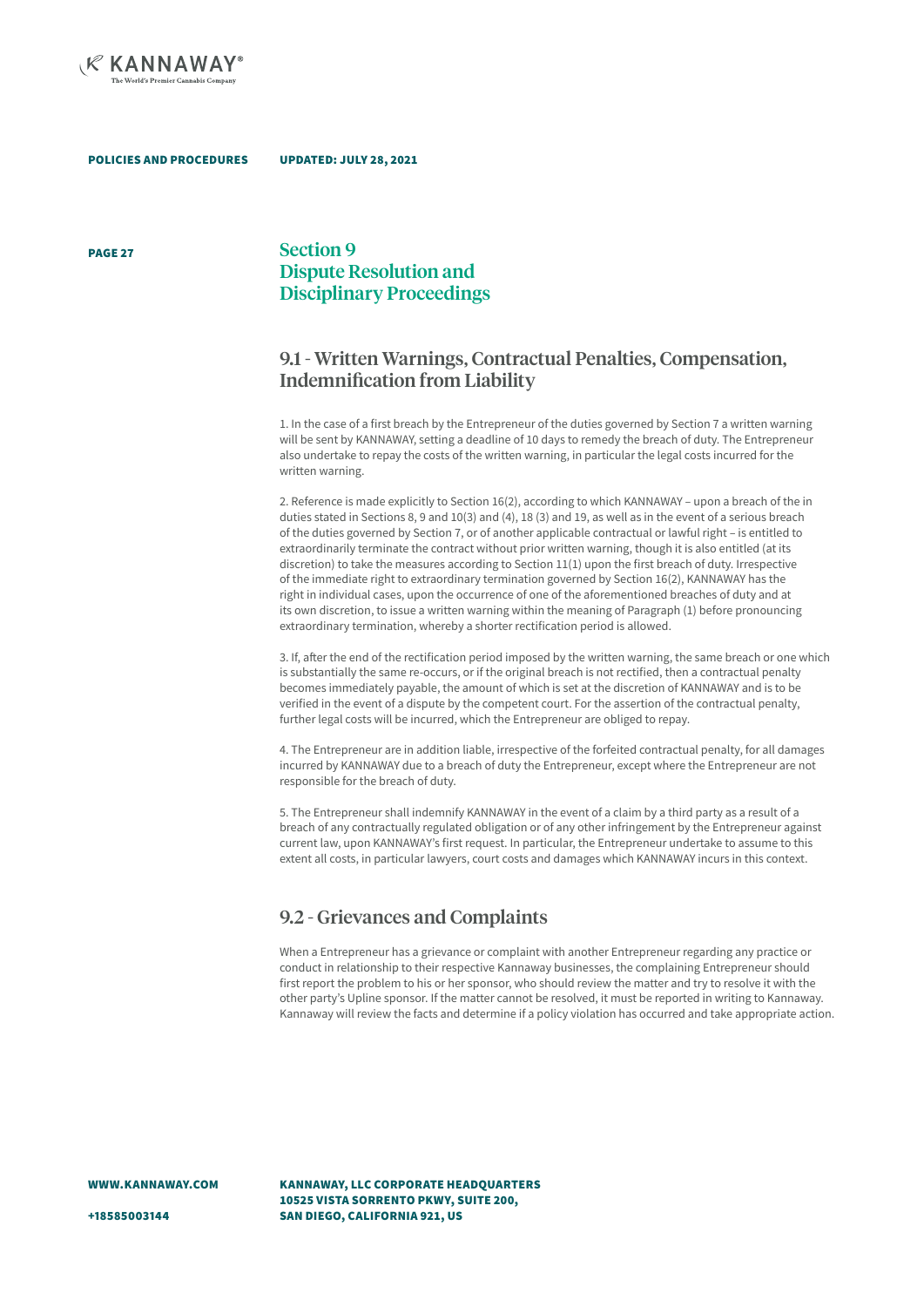

PAGE 28

## 9.3 - Product Liability Claims and Indemnification

Kannaway maintains product liability insurance to protect Kannaway and its Entrepreneur so long as a Entrepreneur are marketing Kannaway products in the regular course of conduct and in accordance with Company policies and applicable laws and regulations.

Subject to the limitations set forth in this Section, Kannaway will defend Entrepreneur from product liability claims made by third-party customers alleging injury from the use of a Kannaway product. Entrepreneur must promptly notify Kannaway in writing of any such claim, no later than ten (10) days from the date of the third-party claimant's letter alleging injury. Failure to so notify Kannaway in accordance with this Section shall alleviate any obligation of Kannaway respecting such claim.

Entrepreneur must allow Kannaway to assume the sole and absolute discretion respecting the defense of any third-party claim, and the use and choice of counsel as a condition to Kannaway's obligation to any Entrepreneur in accordance with this Section.

Kannaway shall have no obligation to indemnify a Entrepreneur against any third-party claim if:

- a. An Entrepreneur has not complied with the Agreement respecting obligations and limitations covering the distribution and/or sale of the products;
- b. Or an Entrepreneur has repackaged, altered or misused the product, made claims or given instructions or recommendations respecting the use, safety, efficacy, benefits or results, which do not comply with the approved literature of Kannaway;
- c. An Entrepreneur settles or attempts to settle a claim without Kannaway's written approval;
- d. Or the claim arises from the sole negligence or willful misconduct of a Entrepreneur.

## 9.4 - Arbitration

Any controversy or claim arising out of or relating to the Agreement, or the breach thereof, shall be settled by confidential arbitration administered by the American Arbitration Association or other recognized arbitration service, under its Commercial Arbitration Rules, and judgment on the award rendered by the arbitrator and may be entered in any court having jurisdiction thereof. Entrepreneurswaive all rights to trial by jury or to any court. All arbitration proceedings shall be held in the County of San Diego, California, unless the laws of the state in which a Entrepreneur resides expressly require the application of its laws, in which case the arbitration shall be held in the capital of that state. All parties shall be entitled to all discovery rights pursuant to the Federal Rules of Civil Procedure.

NO CLASS ACTION, OR OTHER REPRESENTATIVE ACTION OR PRIVATE ATTORNEY GENERAL ACTION OR JOINDER OR CONSOLIDATION OF ANY CLAIM WITH A CLAIM OF ANOTHER PERSON OR CLASS OF CLAIMANTS SHALL BE ALLOWABLE. EMTREPRENEUR WAIVE ALL RIGHTS TO CLASS ACTION PARTICIPATION.

There shall be one arbitrator, an attorney at law, who shall have expertise in business law transactions, with a strong preference being an attorney knowledgeable in the direct selling industry, selected from the panel that the American Arbitration Panel provides. Each party to the arbitration shall be responsible for its own, costs and expenses of arbitration, including legal and filing fees. The decision of the arbitrator shall be final and binding on the parties and may, if necessary, be reduced to a judgment in any court of competent jurisdiction. This Agreement to arbitration shall survive any termination or expiration of the Agreement. Entrepreneur will keep all arbitration activities confidential. Nothing in these Policies and Procedures shall prevent Kannaway from applying to and obtaining from any court having jurisdiction a writ of attachment, a temporary injunction, preliminary injunction, permanent injunction or other relief available to safeguard and protect Kannaway's interest prior to, during or following the filing of any arbitration or other proceeding or pending the rendition of a decision or award in connection with any arbitration or other proceeding.

WWW.KANNAWAY.COM

KANNAWAY, LLC CORPORATE HEADQUARTERS 10525 VISTA SORRENTO PKWY, SUITE 200, SAN DIEGO, CALIFORNIA 921, US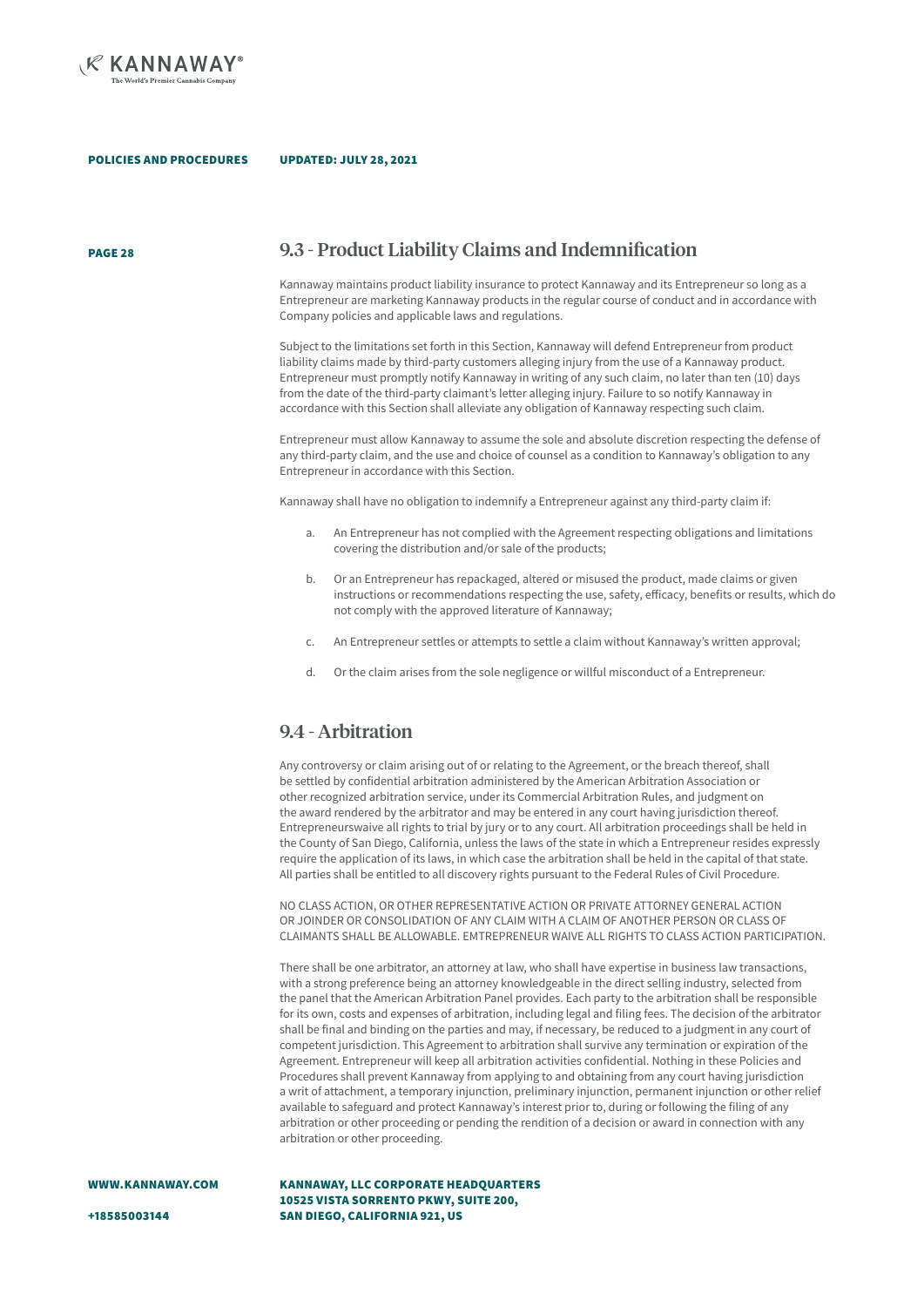

### PAGE 29 9.5 - Governing Law, Jurisdiction and Venue

The law of the State of California shall govern all other matters relating to or arising from the Agreement. Jurisdiction and venue shall be the San Diego County, State of California. The Federal Arbitration Act shall govern all matters relating to arbitration.

9.5.1

Louisiana Residents: Notwithstanding the foregoing, Louisiana residents may bring an action against Kannaway with jurisdiction and venue as provided by Louisiana law .

## Section 10 Inactivity and Cancelation

## 10.1 - Effect of Cancellation

So long as a Entrepreneur remains active and complies with the terms of the Entrepreneur Agreement and these Policies and Procedures, Kannaway shall pay commissions to such Entrepreneur in accordance with the Compensation Plan. A Entrepreneur's bonuses and commissions constitute the entire consideration for the Entrepreneur's efforts in generating sales and all activities related to generating sales (including building a Downline Organization). Following a Entrepreneur's termination for inactivity, or voluntary or involuntary termination of his or her Entrepreneur Agreement (all of these methods are collectively referred to as "termination"), the former Entrepreneur shall have no right, title, claim or interest to the marketing organization that he or she operated, or any commission or bonus from the sales generated by the organization. A Entrepreneur whose business is terminated will lose all rights as a Entrepreneur. This includes the right to sell Kannaway products and services and the right to receive future commissions, bonuses or other income resulting from the sales and other activities of a Entrepreneur's former Downline sales organization. In the event of termination, Entrepreneur agree to waive all rights they may have, including but not limited to property rights, to their former Downline organization and to any bonuses, commissions or other remuneration derived from the sales and other activities of his or her former Downline organization. Following a Entrepreneur's termination of his or her Entrepreneur Agreement, the former Entrepreneur shall not hold himself or herself out as a Kannaway Entrepreneur. A Entrepreneur whose Entrepreneur Agreement is terminated shall receive commissions and bonuses only for the last full pay period he or she was active prior to cancellation (less any amounts withheld during an investigation preceding an involuntary termination).

### 10.2 - Termination

A Entrepreneur has a right to cancel, at any time, regardless of reason. Termination must be submitted in writing to Kannaway at its principal business address. The written notice must include the Entrepreneur's signature, printed name, address and Entrepreneur ID number.

Entrepreneur who have resigned may re-apply to become a Entrepreneur with Kannaway after 6 months of inactivity (per section 4.4.3).

A Entrepreneur's position is subject to termination due to inactivity (i.e., merchant enrollments, no commissions, no sponsoring; and no attendance at any Kannaway functions, participation in any other form of Entrepreneur activity, or operation of any other Kannaway business) after being inactive for six (6) full calendar months.

WWW.KANNAWAY.COM

KANNAWAY, LLC CORPORATE HEADQUARTERS 10525 VISTA SORRENTO PKWY, SUITE 200, SAN DIEGO, CALIFORNIA 921, US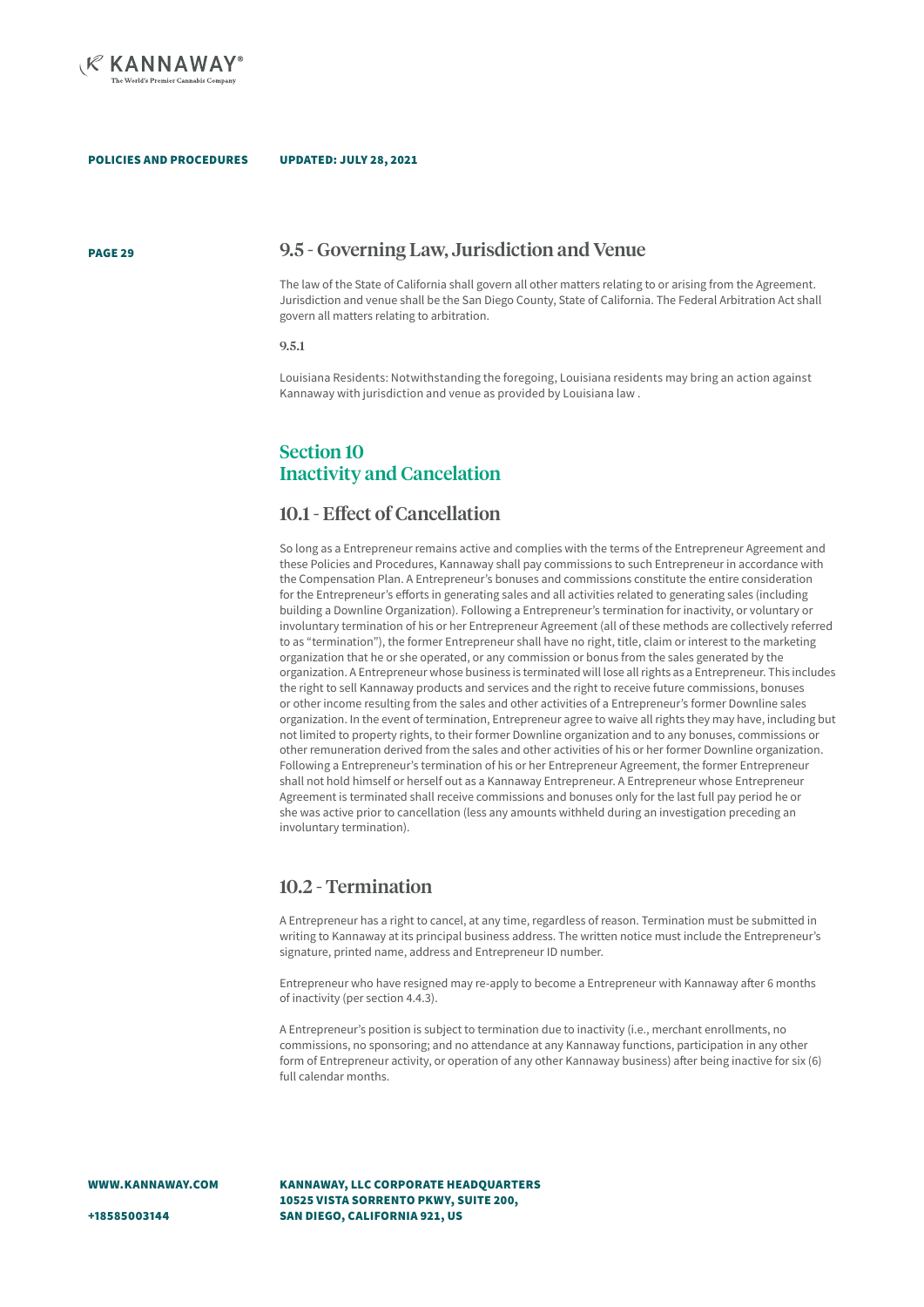

PAGE 30

A Entrepreneur's violation of any of the terms of the Agreement, including any amendments that may be made by Kannaway in its sole discretion, may result in any of the sanctions listed in Section 9.1, including the involuntary termination of his or her Entrepreneur Agreement.

Cancellation shall be effective on the date on which written notice is electronically mailed (email), mailed, faxed or delivered to an express courier to a Entrepreneur's email address, last known address (or fax number), or to his or her attorney, or when a Entrepreneur receives actual notice of termination, whichever occurs first.

### 10.3 - Non-Renewal

A Entrepreneur may also voluntarily cancel his or her Entrepreneur Agreement by failing to maintain the Agreement annually. Kannaway may also elect not to renew a Entrepreneur's Agreement.

## 10.4 - Complete Agreement

These Policies and Procedures, any and all modifications made by Kannaway, along with the Kannaway Terms of Use Agreement, Kannaway Return & Refund Document, Kannaway Privacy Policy, Kannaway Compensation Plan, and the Kannaway Marketing Do's and Don'ts make up the entire agreement between Entrepreneur and Kannaway.

## 10.5 - "Cookies" and How Kannaway Uses Them:

A "cookie" is a small data file that can be placed on your hard drive when you visit certain Web sites. Kannaway may use cookies to collect, store, and sometimes track information for statistical purposes to improve the products and services we provide and to manage our telecommunications networks. If you are a Visitor or Member we may use a cookie to save your settings and to provide customizable and personalized services. These cookies do not enable third parties to access any of your customer information. Additionally, be aware that if you visit other Web sites where you are prompted to log in or that are customizable, you may be required to accept cookies.

Advertisers and partners may also use their own cookies. We do not control use of these cookies and expressly disclaim responsibility for information collected through them.

## 10.6 - Analytical Information

Analytical information is an integral part of decision making. It puts together all the information readily available to an organization to make important decisions. The raw data is manipulated through analysis so that it is useful to an organization in a specific way. Analytical information can be the first step to becoming one of the many analyzing tools that an organization use to make decisions.

For further information please see our privacy policy documentation.

WWW.KANNAWAY.COM

KANNAWAY, LLC CORPORATE HEADQUARTERS 10525 VISTA SORRENTO PKWY, SUITE 200, SAN DIEGO, CALIFORNIA 921, US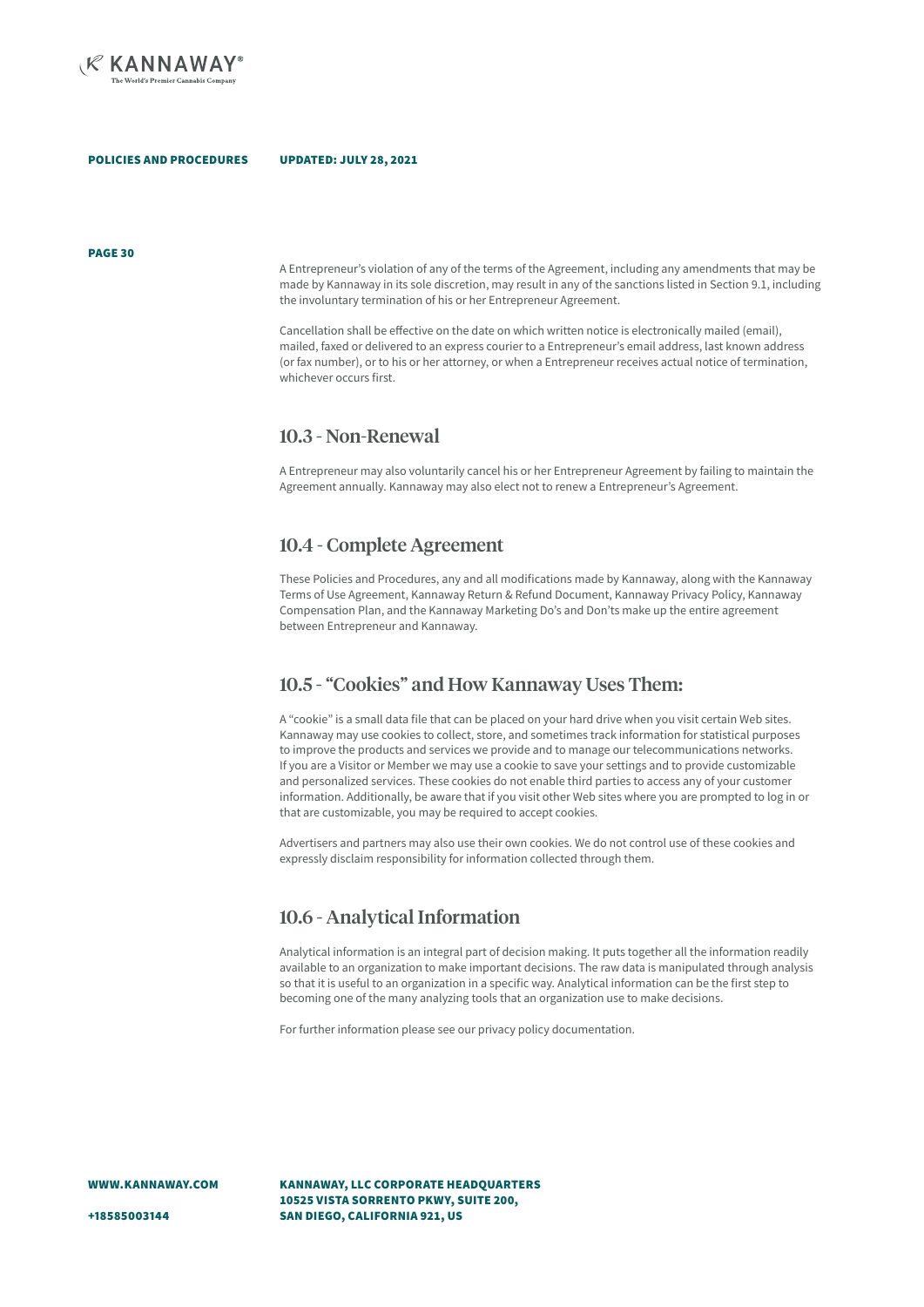

PAGE 31

### 10.6.1 Kannaway Privacy Policy

Your privacy is very important to us. We want to make your experience on the Internet as enjoyable and rewarding as possible, and we want you to use the Internet's vast array of information, tools, and opportunities with complete confidence.

We have created this Kannaway Privacy Policy to demonstrate our firm commitment to privacy and security. This Privacy Policy describes how Kannaway collects information from all end users of our Internet services (the "Services") such as those who access some of our Services but do not have accounts ("Visitors") as well as those who may purchase Products and/or pay a monthly service fee to subscribe to the Service ("Members"). This policy also describes what we do with the information we collect, and the choices Visitors and Members have concerning the collection and use of such information. We request that you read this Privacy Policy carefully.

For further information please see our privacy policy documentation

### 10.7 - Smartship payments

Smartships are recurring orders/subscription orders – is a feature which makes it possible for customers to create a series of future orders, which are then automatically generated and paid at intervals selected by the customer during checkout. Recurring billing is a payment model used when a subscription business charges a customer's credit card for products or services on a regular billing schedule. Subscription services tend to charge this on a monthly or annual schedule, until the customer withdraws permission or cancels their subscription.

## 10.8 - Smartships/recurring orders/subscription orders

The Entrepreneur are prohibited from passing on, saving or using the personal or customer-specific data of end customers of which they become cognizant, beyond the extent of contractual rights and/or requirements.

Download PDF

Have a question?

+18585003144 9 AM – 5 PM support@kannaway.com

- PRODUCTS
- PURPOSE
- PEOPLE
- EVENTS
- NEWS
- Return & Refund Policy

• HELP

- Website Disclaimer
- Privacy Policy
- Terms and Conditions
- Policies and Procedures

WWW.KANNAWAY.COM

KANNAWAY, LLC CORPORATE HEADQUARTERS 10525 VISTA SORRENTO PKWY, SUITE 200, SAN DIEGO, CALIFORNIA 921, US